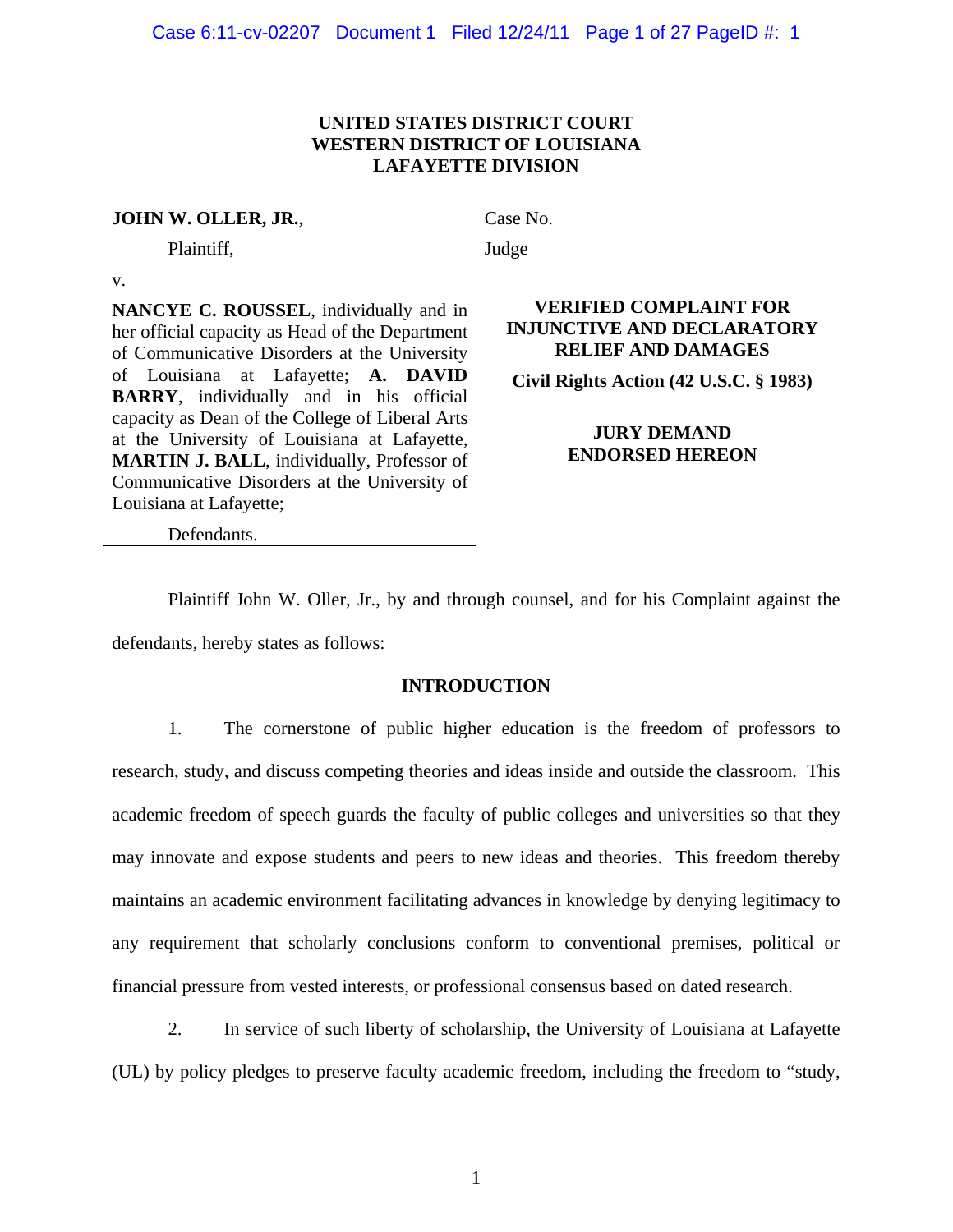### Case 6:11-cv-02207 Document 1 Filed 12/24/11 Page 2 of 27 PageID #: 2

discuss, investigate, teach, conduct research, and publish as appropriate to their respective roles and responsibilities." However, certain UL officials deny this freedom to one faculty member, Plaintiff Dr. John Oller.

3. Dr. Oller is an internationally recognized expert in theoretical semiotics and associated research, and has applied his expertise to the study of language acquisition and development, communicative disorders, and autism causation and remediation. Dr. Oller was invited to join the UL faculty for the purpose of creating and guiding to Louisiana Board of Regents approval the Communicative Disorders (CODI) Ph.D. program in Applied Language & Speech Sciences (ALSS), a task he efficiently accomplished.

4. But in the years since, the environment in the CODI department has grown hostile to his views on matters of professional and public concern, and department members have engaged in concerted efforts to eliminate his contributions to CODI students at UL. Defendants have systematically excluded Dr. Oller from teaching opportunities such that they have now denied him the opportunity to teach any CODI students, at any academic level – doctoral, masters, or undergraduate; and have forbidden him to use the textbooks he authored to teach his classes, even to non-CODI students.

5. Dr. Oller brings this civil rights action under 42 U.S.C. § 1983 seeking relief against Defendants for violating his rights guaranteed by the First Amendment to the United States Constitution, and to enforce his rights under Louisiana state law.

#### **JURISDICTION AND VENUE**

6. This Court has subject matter jurisdiction over this case under 28 U.S.C. § 1331, as this action arises under the First and Fourteenth Amendments to the United States Constitution; under 28 U.S.C. § 1343(a)(3), in that it is brought to redress deprivations, under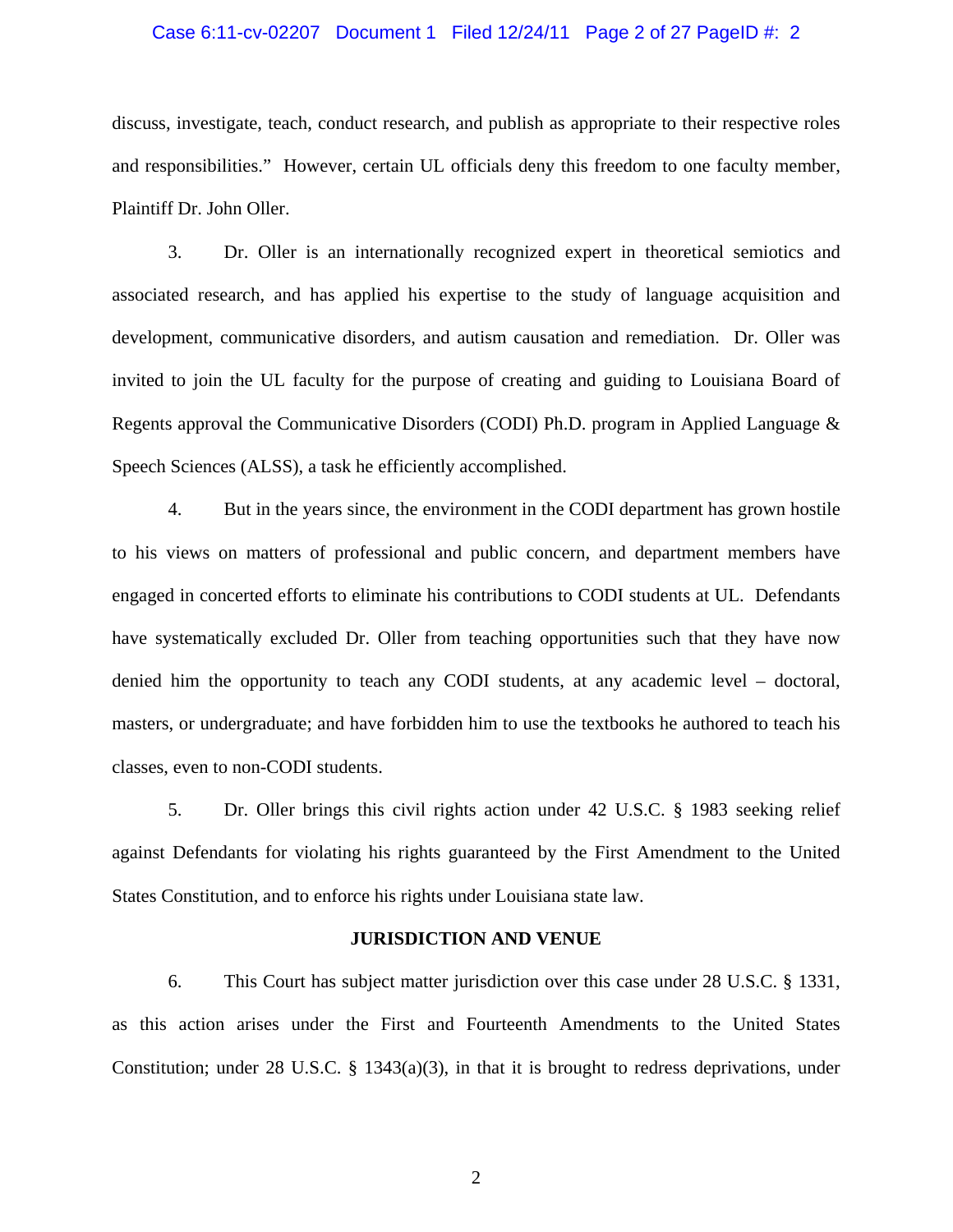### Case 6:11-cv-02207 Document 1 Filed 12/24/11 Page 3 of 27 PageID #: 3

color of state law, of rights, privileges, and immunities secured by the United States Constitution; under 28 U.S.C. § 1343(a)(4), in that it seeks to recover damages and secure equitable relief under an Act of Congress, specifically, 42 U.S.C. § 1983, which provides a cause of action for the protection of civil rights; under 28 U.S.C. § 2201(a), to secure declaratory relief; and under 28 U.S.C. § 2202, to secure preliminary and permanent injunctive relief and damages. This Court has supplemental jurisdiction over the state law claims made herein pursuant to 28 U.S.C. § 1367.

7. Venue is proper under 28 U.S.C. § 1391 in the United States District Court for the Western District of Louisiana because the events giving rise to the claim occurred within the District and because all parties are residents of the District.

### **PLAINTIFF**

8. Plaintiff John W. Oller, Jr., is a resident of Lafayette, Louisiana. He is the Doris B. Hawthorne/Board of Regents Support Fund Endowed Professor IV in the CODI department at the University of Louisiana at Lafayette.

#### **DEFENDANTS**

9. Defendant Nancye C. Roussel is Associate Professor of Communicative Disorders at the University of Louisiana at Lafayette. She has served as Head of the CODI department since the Fall of 2008. Defendant Roussel violated Dr. Oller's First Amendment rights and violated Louisiana law by breaching promissory and contractual obligations to him. She is sued in her official and individual capacities.

10. Defendant A. David Barry is Dean of the College of Liberal Arts at the University of Louisiana at Lafayette. Defendant Barry violated Dr. Oller's First Amendment rights and violated Louisiana law by breaching promissory and contractual obligations to him. He is sued in his official and individual capacities.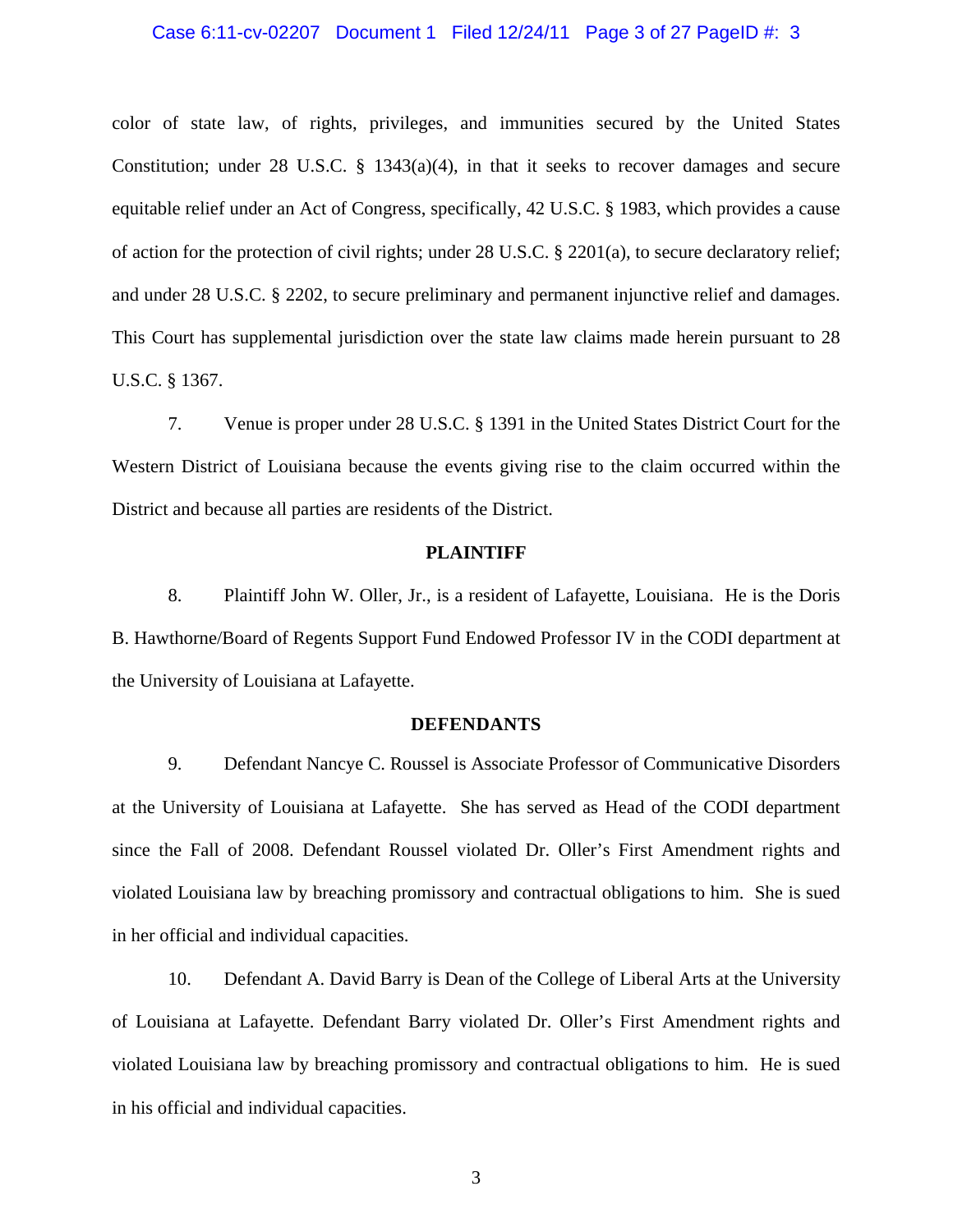11. Defendant Martin J. Ball is Professor of Communicative Disorders at the University of Louisiana at Lafayette. He served as Chair of the CODI Department from April 2004 through the spring semester of 2008. Defendant Ball violated Dr. Oller's rights under Louisiana law by breaching promissory and contractual obligations to him. He is sued in his individual capacity.

### **FACTUAL BACKGROUND**

### **Dr. Oller's Qualifications and Career**

12. Dr. Oller is a model scholar. He has taught courses in linguistics, research design, language and intelligence testing, literacy, language acquisition, measurement theory, and in communication disorders at the university level for over 40 years. He has 16 peer-reviewed published books to his credit, and 243 peer-reviewed articles in professional journals, books, and encyclopedias. A copy of Dr. Oller's Curriculum Vitae is attached as Exhibit 1 to this Complaint.

13. Dr. Oller represents the scholarly ideal through his critical and innovative approaches to the subjects of his study. His work is distinguished by its currency, theoretical sophistication, and empirical reliance, rather than subservience to comfortable and dated assumptions.

14. Dr. Oller lectures around the world and has been acknowledged with national and international awards, multiple grants totaling more than a million dollars, and hundreds of published accolades and citations of his scholarly work.

15. An encyclopedia article titled "John Oller" by Dr. April Ginther of Purdue University has been accepted for publication in *The Encyclopedia of Applied Linguistics* in 2012.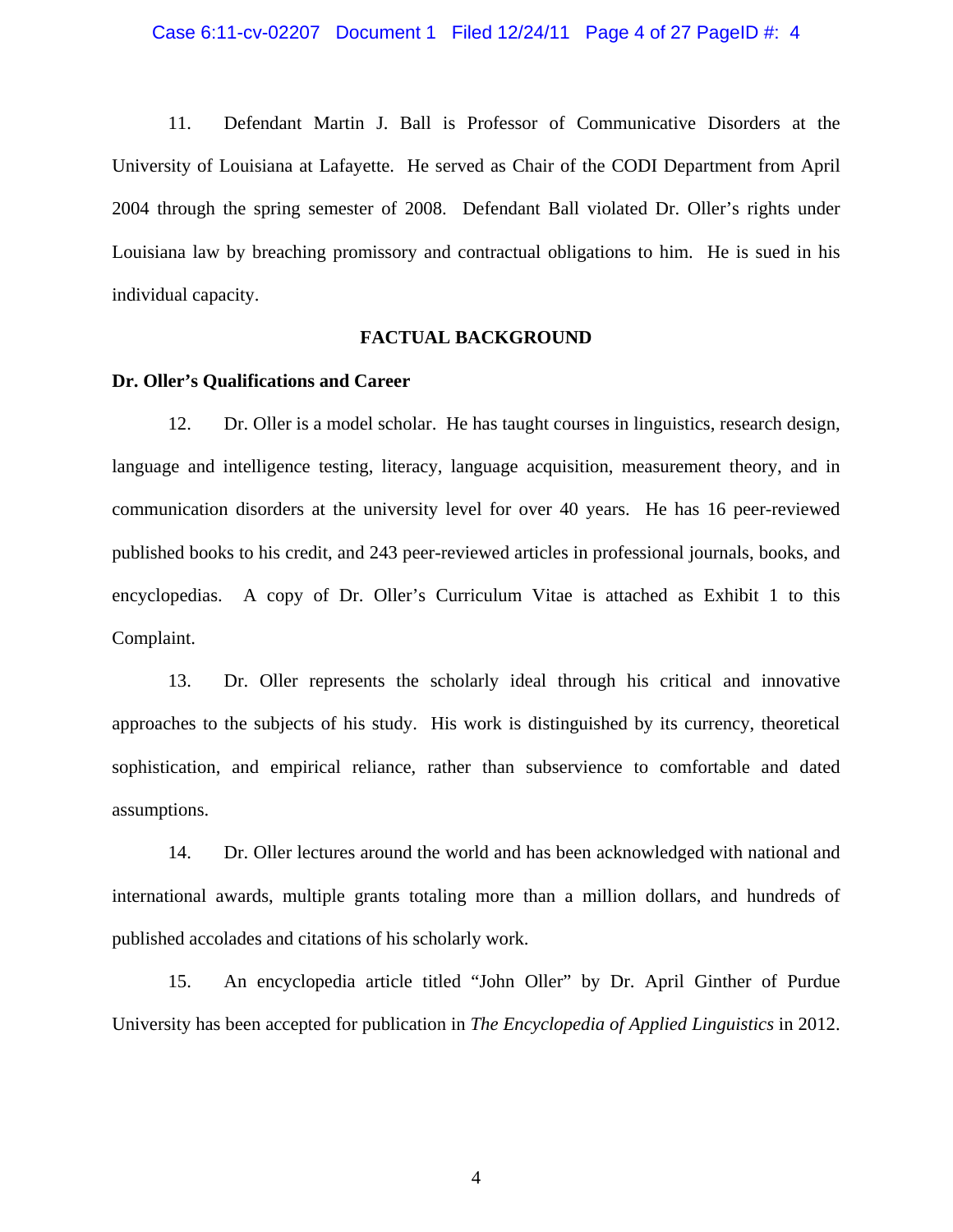### Case 6:11-cv-02207 Document 1 Filed 12/24/11 Page 5 of 27 PageID #: 5

This article summarizes and praises Dr. Oller's lifetime of achievements in the fields of language testing and communication disorders.

16. Dr. Oller began his teaching career at the University of California, Los Angeles (UCLA) in 1969. UCLA awarded him tenure after two years, making him the youngest tenured associate professor in the University of California system.

17. In 1972, Dr. Oller joined the faculty of the University of New Mexico and successfully built the Department of Linguistics, including its undergraduate, masters, and Ph.D. programs.

18. Upon arriving at the University of Louisiana at Lafayette in 1997 at the invitation of CODI Professor Jack Damico and other UL officials, he led the design of its unique Ph.D. program and shepherded it to approval by the Board of Regents in 2001.

19. As an instructor, Dr. Oller consistently receives highest marks from UL students in their course evaluations. These review scores exceed the averages both in the university at large and in the CODI department.

20. Dr. Oller's enthusiasm for his work extends outside the classroom, demonstrated by his active community and charitable service in areas of public concern related to his scholarly expertise.

21. Dr. Oller has published widely on semiotic theory and on the association of toxins and disease agents with autism spectrum disorders. Over the years he has taught courses at UL in which he elaborated these issues. He has also since 1981 publicly lectured and published works on creation and intelligent design, as against evolutionary theory. Dr. Oller has produced a number of peer-reviewed mathematical arguments showing that linguistic and genetic complexities cannot be generated by chance.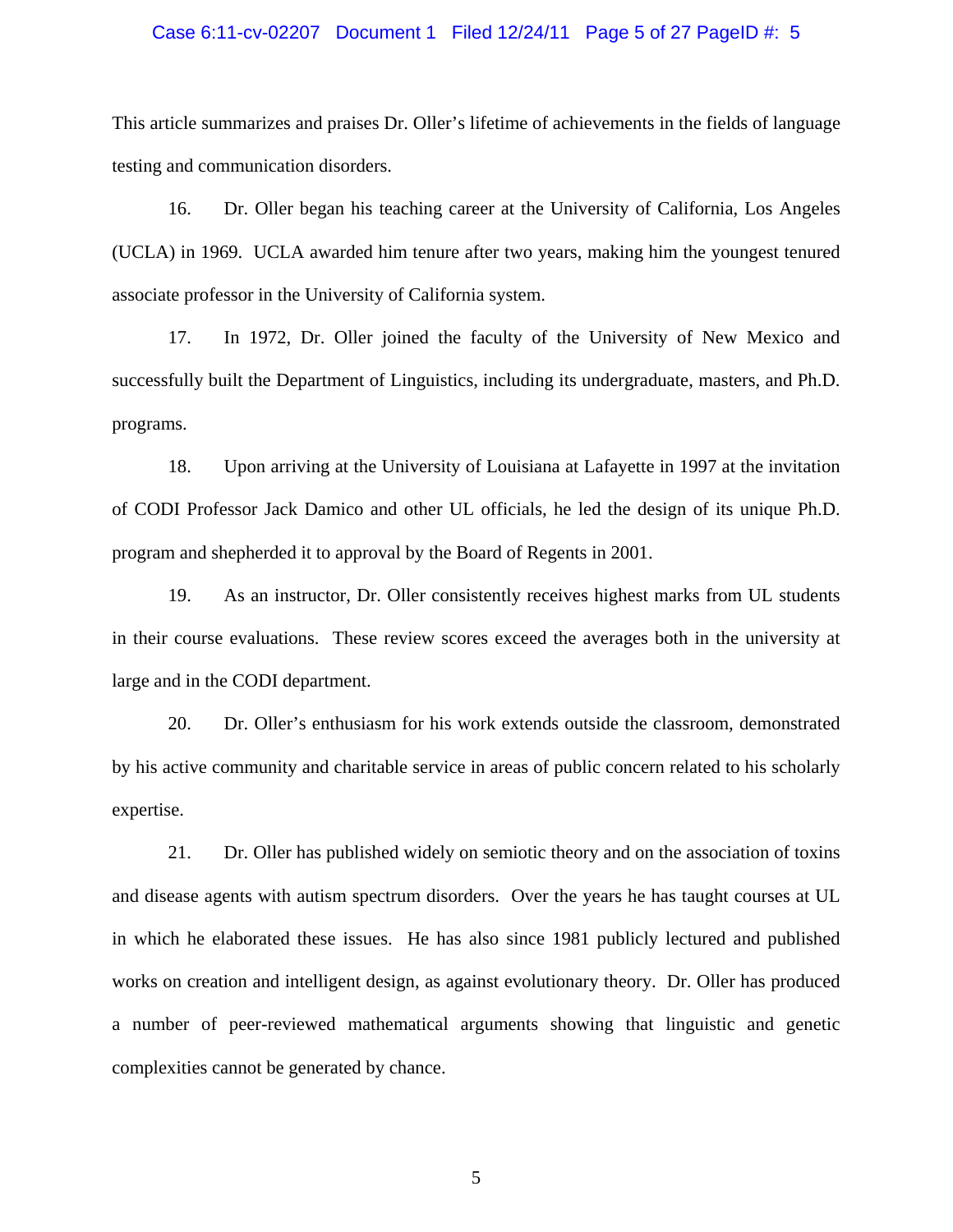### **CODI Department Hostility to Dr. Oller's Viewpoints**

22. In spite of his indisputable scholarly acumen and acclaimed classroom performance, in the last number of years the governing faculty presence in CODI has methodically discriminated against and marginalized Dr. Oller, progressively removing his teaching opportunities so as to eliminate entirely his influence on CODI students.

23. An environment hostile to Dr. Oller singling out his views – on semiotic theory, milestones of normal speech and language development, linguistics, genetics, evidence of intelligent design, factors involved in the causation of autism and other neuropathologies, the origins of the language capacity and of the complexities of genetic endowments that cannot be explained by chance – has been consistently maintained over the last number of years, and recent retaliatory actions intended to marginalize this scholar further aggravate that condition.

24. Faculty members in the CODI department have not hesitated to broadcast their disdain for his views on these subjects.

25. A herald of the developments of ensuing years, in a November 22, 2005 email message to the CODI faculty, senior faculty member Jack Damico lambasted Dr. Oller for pursuing his own research interests and offered: "Perhaps we should seriously consider removing him [Oller] from the departmental and Ph D [sic] program altogether."

26. On April 21, 2006, CODI Professor Nicole Müller wrote an email message to the CODI faculty criticizing Dr. Oller's faculty website for including promotional content for and a student's comment on one of his published books. Though conceding she never read the book discussed, she nonetheless related that her grasp of social responsibility was superior to that of Dr. Oller, as purportedly was her understanding of vaccines, and chided him on these points.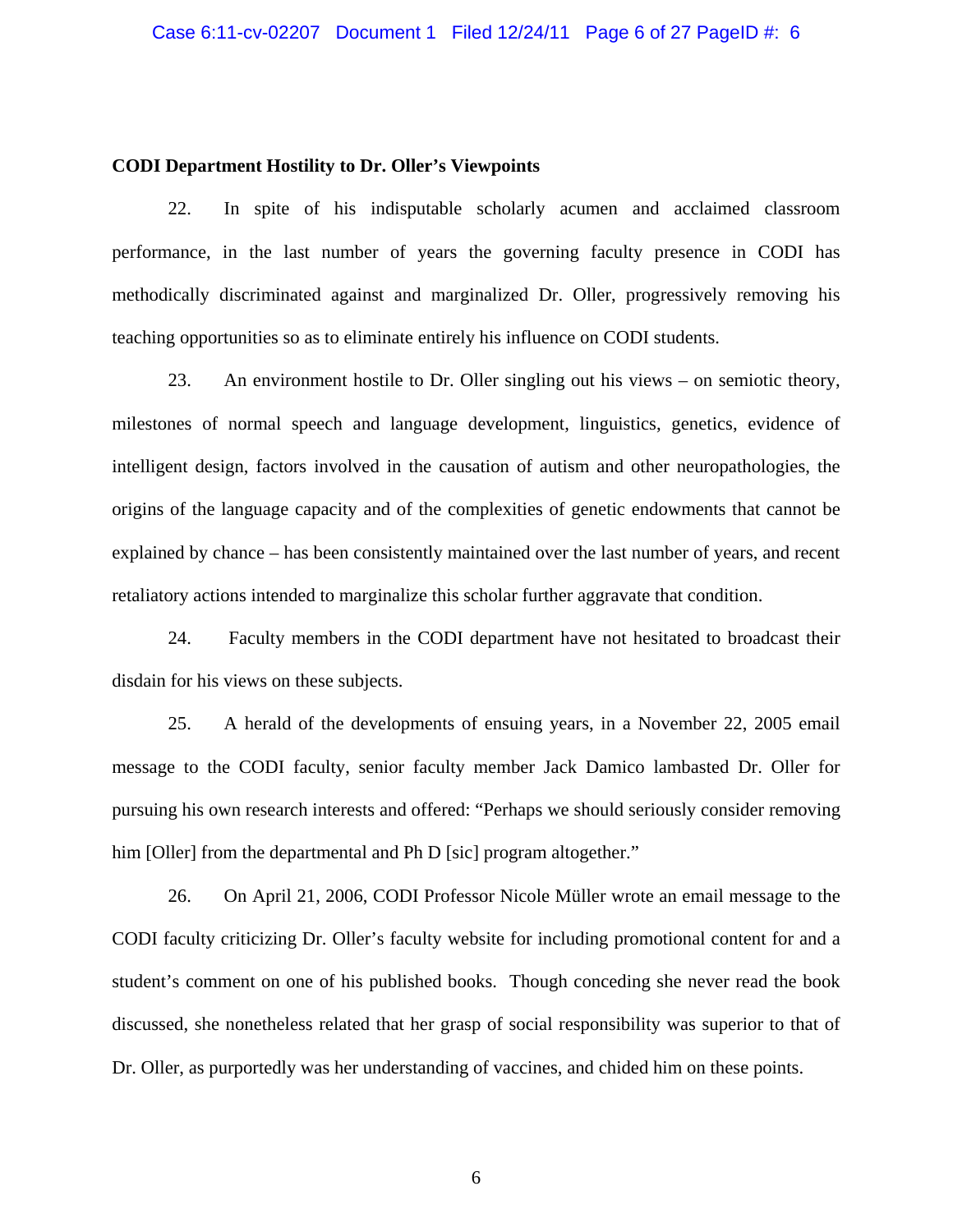27. On April 25, 2006, Damico took the occasion to respond to Müller's email message and elaborate for all CODI faculty his assessment of Dr. Oller: "I don't personally value him [Dr. Oller] or his ideas – from creationism to vaccinations to TRN [sic] [TNR (True Narrative Representations)] theory." Damico also added:

BUT the Autism and vaccine issue is of most concern. In fact, over the past 10 or 11 months I have had to deal with this issue no less than five times. That is, people who know that I am the senior faculty member and researcher in CODI have approached me after Oller has given a lecture that has scared/enraged them and complained or questioned me. After what was apparently a very controversial and troubled talk at the ICS Colloquium earlier this semester, two people – one a faculty member – called me to complain about him, his ideas and his poor defense of those ideas. The person thought I should be warned about how much he hurts our department and its credibi[li]ty.

28. Damico also related in that message that he had communicated his disdain for Dr.

Oller's views when responding to a student's inquiry about Dr. Oller's scholarship on autism.

Damico wrote to that student:

Apparently he [Dr. Oller] doesn't have much understanding of this issue. Personally, I have found he is quite uninformed and biased in his ideas. Remember, as someone else told you, he is also someone who believes in Creationism, in the fact that the world is only several thousands of years old and in the inerrant truth of every word of the Bible….

29. On November 25, 2008, Dr. Oller gave a presentation at the CODI Ph.D.

Colloquium (the CODI department's bimonthly lecture series to Ph.D. students, faculty, and others in the community) on "Vaccines, Epidemic Neurodevelopmental Disorders, and Autism: Causes and Recoveries." He there addressed autism, vaccines, and how neurotoxins, disease agents, adventitious animal proteins, and their interactions interfere with human biochemistry, and the consensus of toxicologists on such problematic outcomes.

30. Professor Damico has given multiple department-sponsored presentations referring to Oller's works and publications as speculative "pseudoscience." Defendant Martin Ball has repeatedly distributed widely via email his assertions of the same.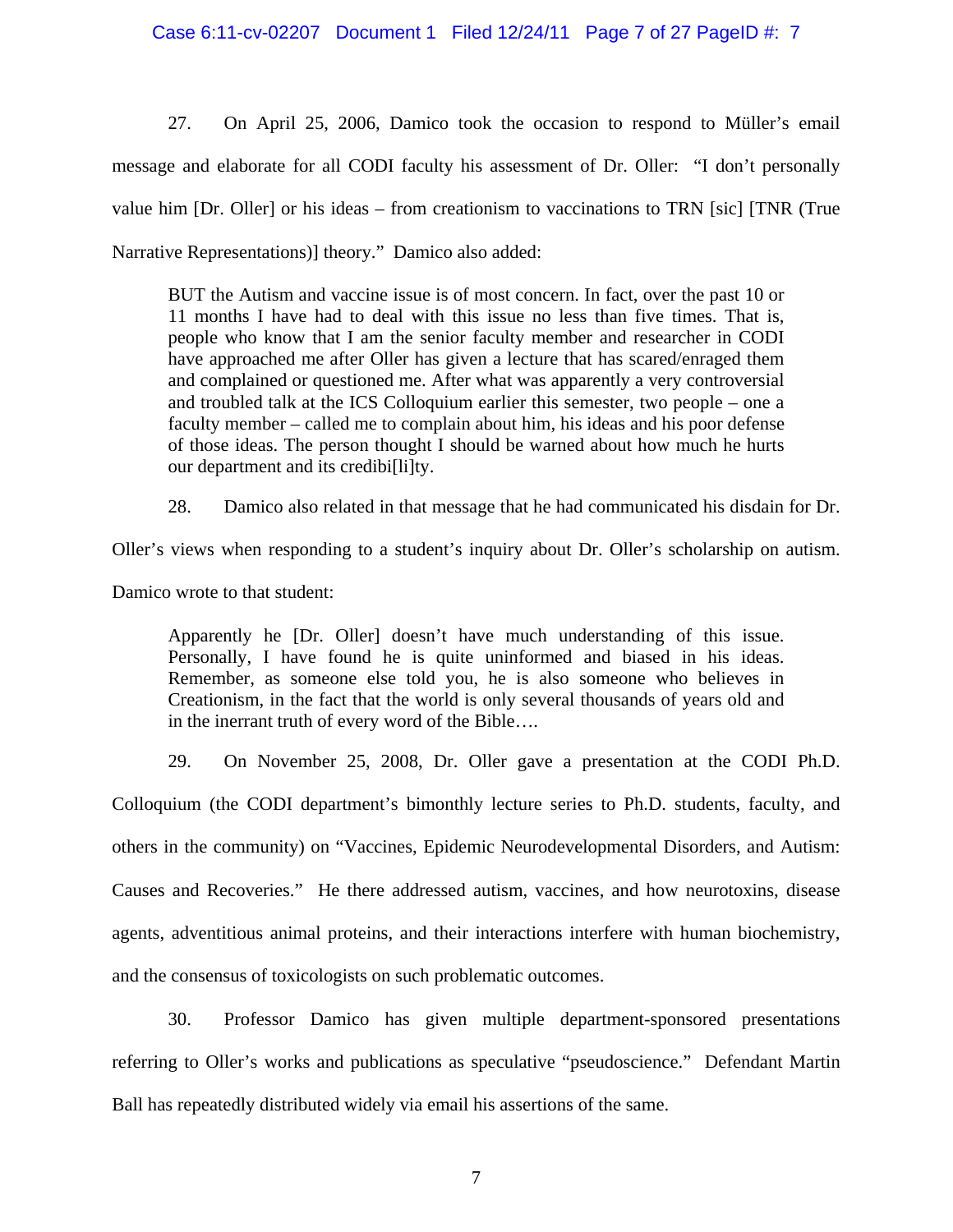### Case 6:11-cv-02207 Document 1 Filed 12/24/11 Page 8 of 27 PageID #: 8

31. As coordinator of the Colloquia for the 2008-09 academic year, Defendant Ball twice attempted to cancel Dr. Oller's presentation before its occurrence due to his opposition to Dr. Oller's views and his presentation of toxicology research findings on the causal relationship of the components found in vaccines and permanent brain injuries including autism.

32. Dr. Oller has been excluded ever since from participation in that bi-monthly colloquium by Defendant Ball and Defendant Roussel, consecutively, in their positions as head of the department.

33. Dr. Oller's textbook *Autism: The Diagnosis, Treatment, & Etiology of the Undeniable Epidemic* was published by prestigious medical publisher Jones & Bartlett in September of 2009 with a copyright date of 2010.

### **Methodical Elimination of Dr. Oller's Instruction of CODI Students**

34. Defendants Ball and Roussel, with the authorization of Defendant Barry, since 2006 have effectively eliminated all possibility of student enrollments in the required courses Dr. Oller teaches for the Ph.D. program of which he was the principal designer and proponent at all levels through the Louisiana Board of Regents. With the exception of a single seminar in 2008, these defendants have effectively prevented Dr. Oller from teaching a single graduate course in his own department.

35. Although the ALSS Ph.D. Proposal as approved by the Board of Regents makes two of Dr. Oller's courses "core requirements" in the ALSS Ph.D. curriculum, over Oller's objections and with the authorization of Defendant Barry, CODI professors including Defendants Ball and Roussel have transgressed the ALSS Ph.D. program document approved by the Regents in order to keep Dr. Oller from teaching Ph.D. students.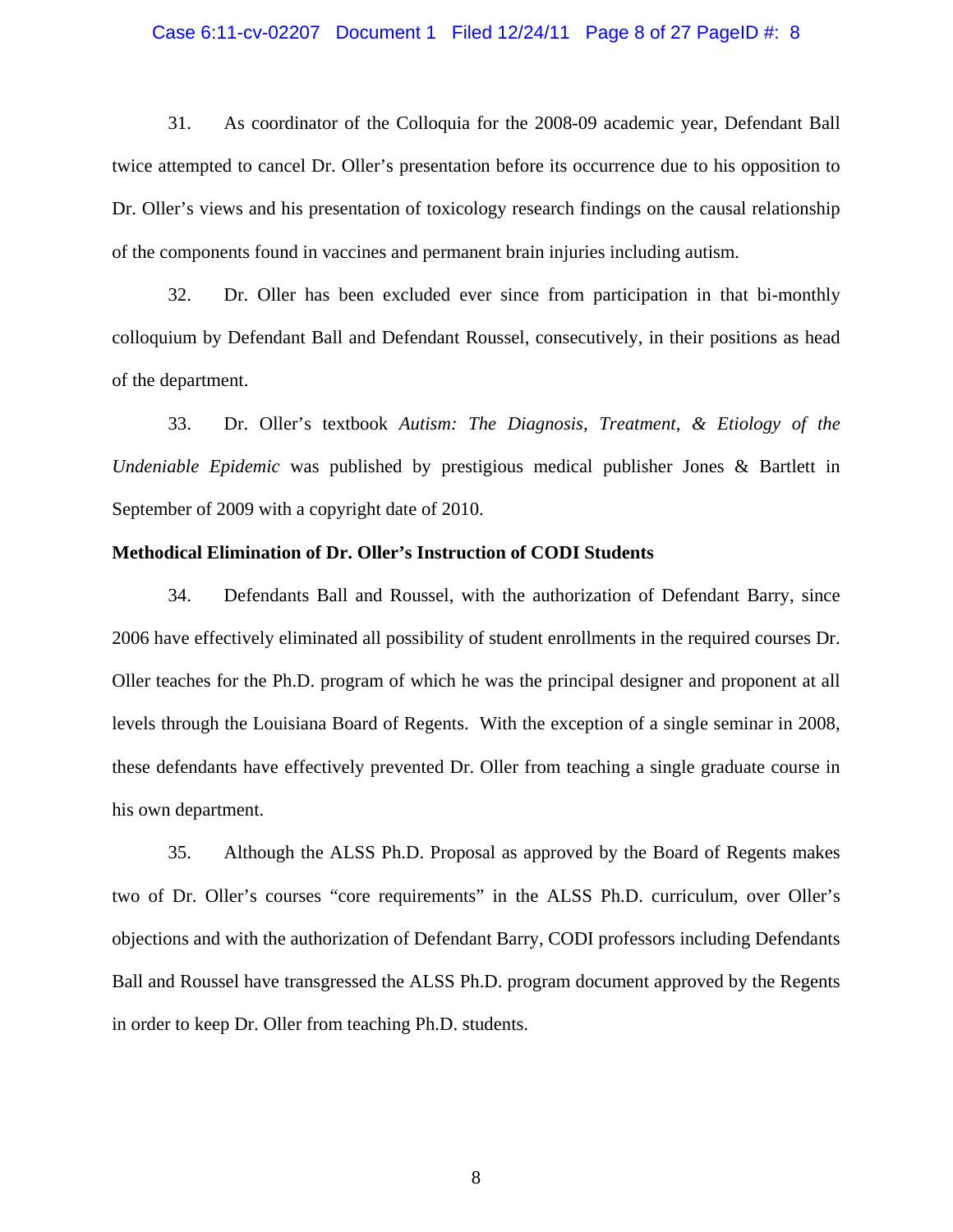### Case 6:11-cv-02207 Document 1 Filed 12/24/11 Page 9 of 27 PageID #: 9

36. During this period of time, Dr. Oller has been exiled from any curriculum planning discussions, against his continuous requests for such allowance to Defendants Ball, Roussel, and Barry.

37. Defendants Ball and Roussel have also excluded Dr. Oller entirely from the CODI Ph.D. colloquium presentations since 2008, denying his repeated requests for participation.

38. Since 2005, Defendants Ball and Roussel, in serving as department heads, disallowed Dr. Oller to teach any masters level courses. Since 2009 Defendant Roussel has disallowed Dr. Oller to present to the masters students in the Capstone Seminar, though he had done so annually for the prior nine years.

39. Defendants Ball and Roussel relegated Dr. Oller exclusively to undergraduate course instruction, including CODI 118 (Introduction to Communication Disorders) and CODI 274 (Normal Speech and Development).

40. Being so assigned, Dr. Oller took the lead in writing textbooks for these two courses required of undergraduate CODI majors, due to the absence of adequate texts on the market that comprehended the relevant theoretical and empirical advances occurring rapidly in the subject areas. He also composed and compiled interactive, digitally searchable, supplementary materials, and power point summaries linked to the most up-to-date internet sources, all of which are important to instruction yet not available with other text options.

41. Dr. Oller was the lead author of *Milestones: Speech and Language Development Across the Lifespan* (Plural Publishing, Inc.) (499 pages, plus a multimedia DVD containing film clips, power point presentations, multiple choice and essay tests, and a completely searchable Expanded Table of Contents providing a summary narrative of the whole book abundantly linked to internet sources, essay questions, references, and a complete index of subjects and authors –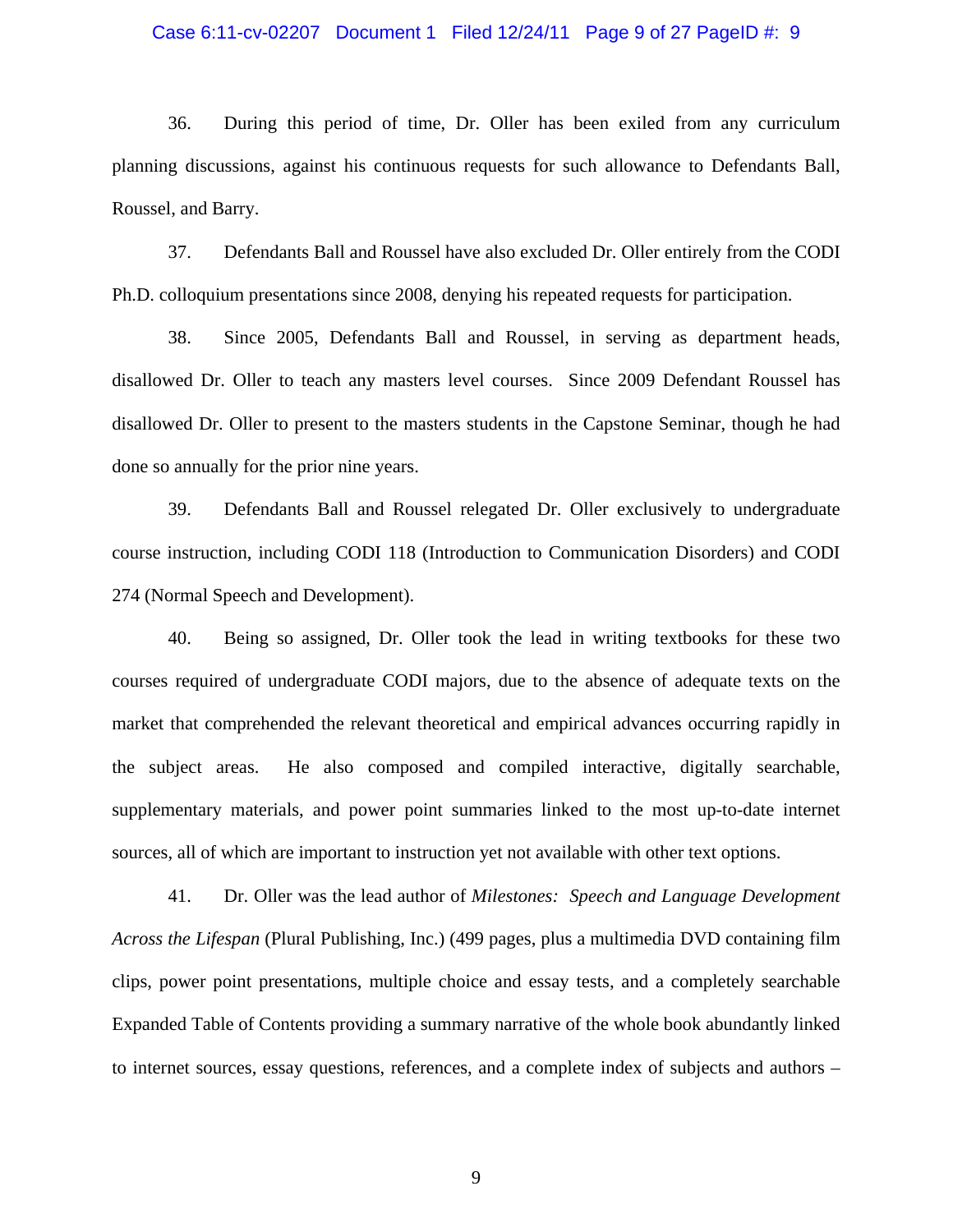### Case 6:11-cv-02207 Document 1 Filed 12/24/11 Page 10 of 27 PageID #: 10

all of which are features missing from the competing texts) for use in CODI 274; and of *Cases: Introducing Communication Disorders Across the Life Span* (Plural Publishing, Inc.) (766 pages, plus a multimedia DVD containing all of the same supplementary pedagogical innovations just described for the *Milestones* DVD but advanced and improved), an encyclopedic reclassification of communication disorders and disease conditions for use in CODI 118.

42. In the spring of 2010, Defendant Roussel reassigned the instruction of CODI 274 from Dr. Oller to a different professor. Dr. Oller appealed this removal to Defendant Barry, who was unresponsive. Dr. Oller then appealed to Dr. Steve Landry, UL Vice President of Academic Affairs. Dr. Landry's intervention, on information and belief, resulted in Defendant Roussel returning Dr. Oller to the position of instructor of CODI 274 in the fall of 2010.

43. Though dutifully reassigning CODI 274 to Dr. Oller in the fall 2010 semester, Defendant Roussel ensured that it would be the last time that Dr. Oller could teach that longrequired class to CODI majors. Not only did Defendant Roussel in spring 2011 remove CODI 274 from the list of courses required for CODI majors, she by new policy forbade CODI majors to take that class at all – even as an elective.

44. In its place, Defendant Roussel created a nominally new class – CODI 275 – to be taught by another professor as the required course for CODI majors. Its substantive distinction from CODI 274 is not immediately discernable. The evident difference is that CODI 274 is now reserved for non-CODI majors.

45. Dr. Oller repeatedly petitioned Defendants Ball and Roussel (each while serving as head of the department) and Defendant Barry for additional doctoral and graduate teaching opportunities, as well as for participation in the CODI Curriculum Committee, to no avail.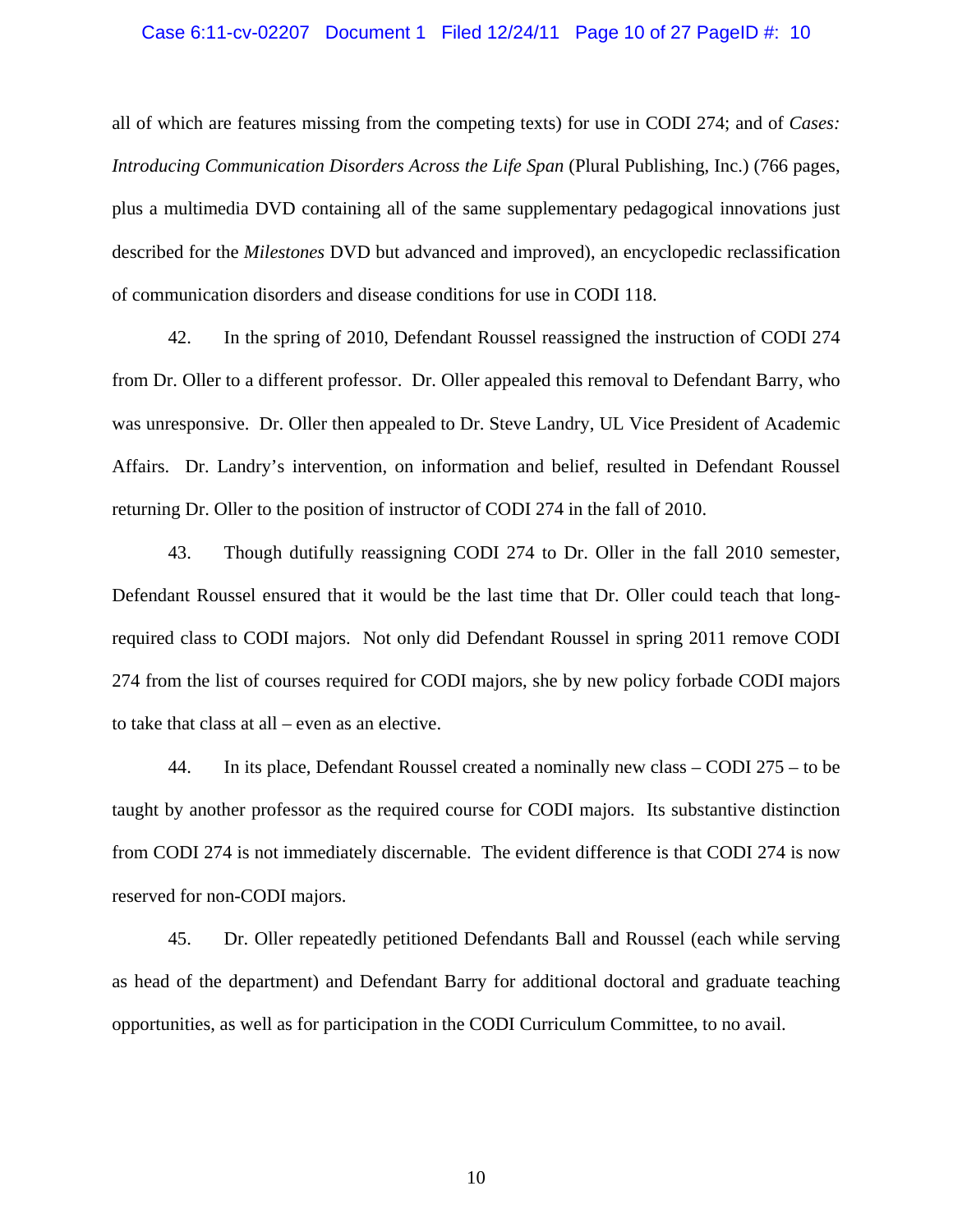### Case 6:11-cv-02207 Document 1 Filed 12/24/11 Page 11 of 27 PageID #: 11

46. The CODI Curriculum Committee is composed of CODI faculty and advises the department head on matters relating to department policy, courses, and other functions. Decision-making authority on such issues resides in the department head.

47. Defendant Roussel maintains no pretense of neutral administrative justification for her exclusions of Dr. Oller.

48. On February 16, 2011, Dr. Oller met with Defendant Roussel in her office for his annual performance evaluation.

49. Defendant Roussel there stated to Dr. Oller that she would not approve any new course proposals he presents, whether for classroom or distance learning courses, simply because the request comes from him. She further explained that she wants to put a stop to his teaching altogether.

50. Defendant Roussel stated to Dr. Oller that it was her decision to exclude him from the CODI Curriculum Committee, and that she had agreed to block him from presenting to the Ph.D. Colloquium or the masters level Capstone Seminar.

51. Defendant Roussel explained to Dr. Oller that she made these decisions because, as she told him, "Your work is controversial and I disagree with you."

52. She announced her view that his autism research is irrelevant, and she denied there is an autism epidemic.

53. Defendant Roussel told Dr. Oller that the "only reason" she included him in any CODI departmental work (referring specifically to assigning Dr. Oller to work with Dr. Arehole on "Facilities" with reference to the upcoming accreditation review) was because she "had to," and she prefers that he be excluded entirely from the CODI department.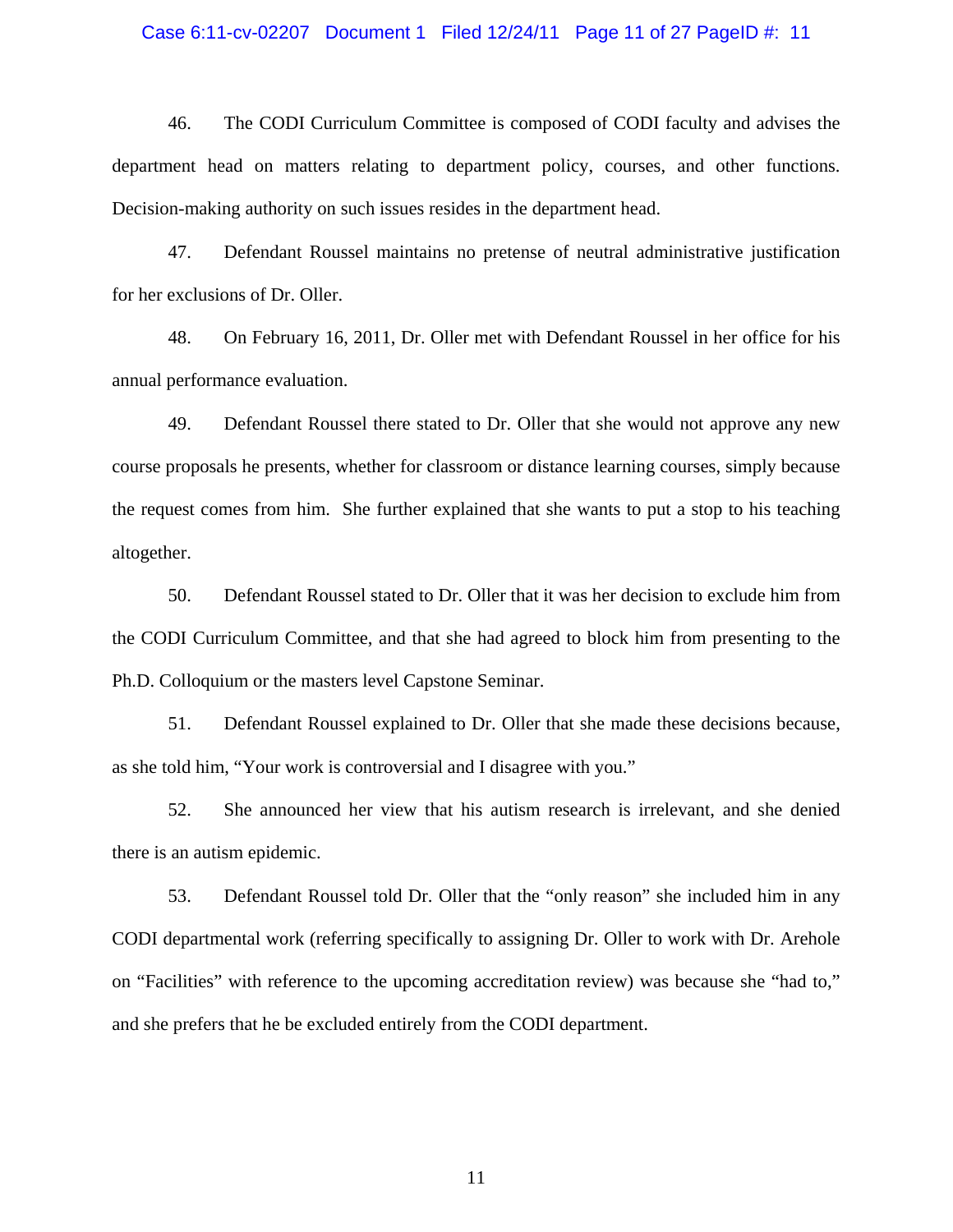### Case 6:11-cv-02207 Document 1 Filed 12/24/11 Page 12 of 27 PageID #: 12

54. Defendant Roussel told Dr. Oller that "you're not wanted here" in the CODI department at UL, and that he should pursue work elsewhere where he would be "wanted."

55. Defendant Roussel dismissed as unimportant Dr. Oller's academic publication record, recognition awards, participation in external scholarly symposia, and favorable student reviews of his pedagogy.

56. Instructive of the nature of her outlook, Defendant Roussel bolstered her disposition toward Dr. Oller by announcing her receipt of approximately 200 email requests demanding his departure from the faculty.

57. These email messages were generated from members of the global internet community in response to a post at the activist website Change.org, which is a clearinghouse for thousands of petition initiatives on issues such as environmentalism, immigrant rights, gay rights, health, criminal justice, animal rights, and other social controversies.

58. Defendant Roussel's reliance on email messages from effectively anonymous internet correspondents of unverifiable intellect or learning in order to evaluate Dr. Oller's scholarly merit and pedagogical service is an unconventional form of academic assessment at UL.

### **Censorship of Dr. Oller's Textbooks**

59. In May of 2011 the CODI Curriculum Committee, composed of Defendants Roussel and Ball and Professors Damico, Müller, and Judith Oxley, recommended that the textbooks to be used in CODI 118 and 274 classes be determined solely by the Committee, and this recommendation was accepted and made policy by Defendant Roussel.

60. On August 11, 2011 – just days before his fall semester classes would begin – Defendant Roussel sent an email message to Dr. Oller informing him that he was no longer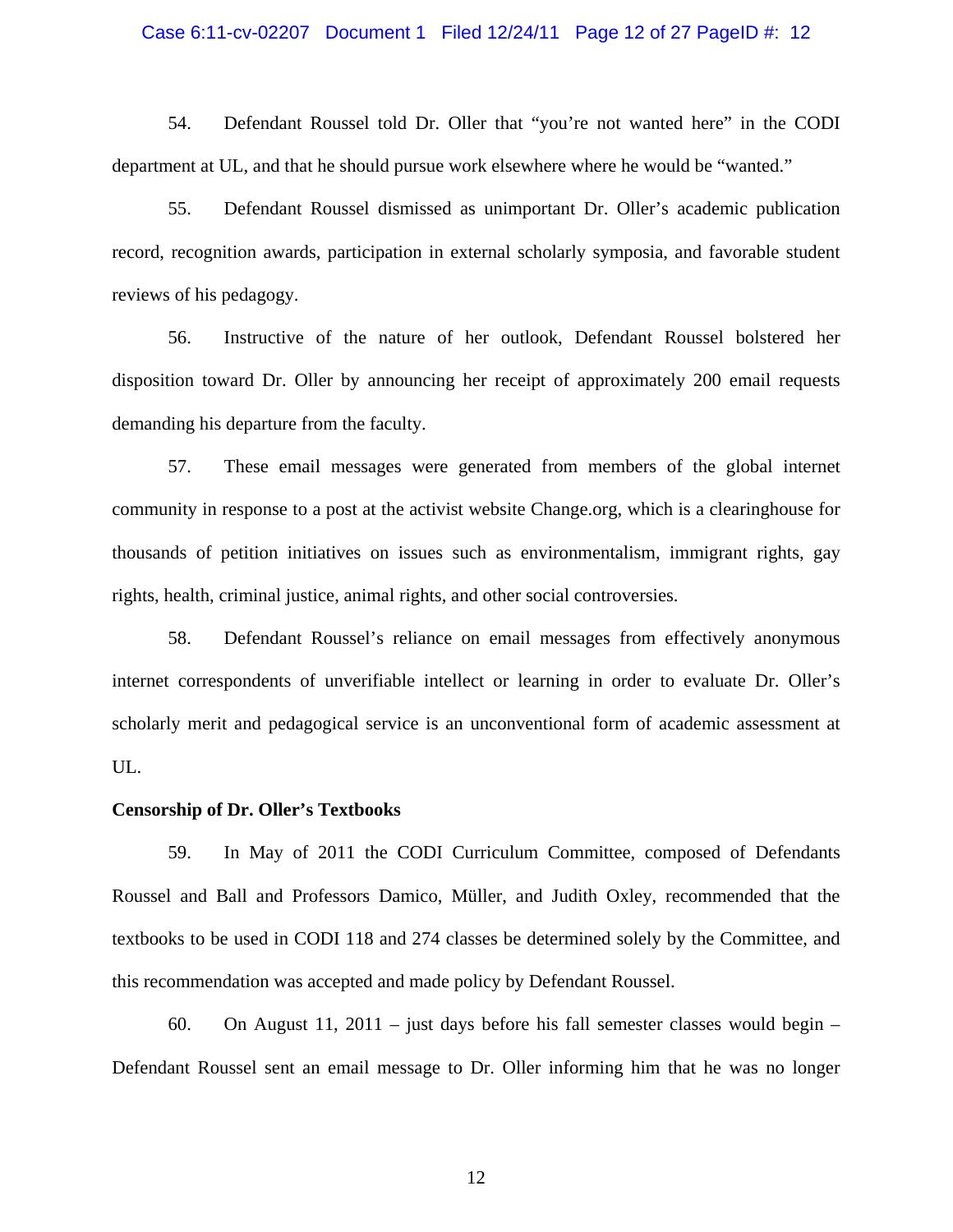### Case 6:11-cv-02207 Document 1 Filed 12/24/11 Page 13 of 27 PageID #: 13

authorized to use his own textbooks to teach his classes. She related to him that the Curriculum Committee had selected and she had approved other textbooks and created the standard syllabi for the CODI 118 and 274 courses, and that he was required to cover the listed subjects, conduct the listed activities, and use the prescribed textbooks.

61. The ostensible justification Dr. Roussel and the Curriculum Committee proposed for this intervention in text assignments was to provide "continuity across sections of undergraduate classes taught by various faculty and graduate students." Yet CODI 274 had for the last several semesters been taught exclusively by Dr. Oller and a graduate student or students. CODI 118 likewise had in recent semesters been taught only by Dr. Oller and one or two graduate students.

62. Neutral "continuity across sections" – an unprecedented concern in the CODI department, and not required by university policy or department accreditation standards – could be as well served by requiring Dr. Oller's textbooks and related materials to be used by the students teaching the smaller sections. But Defendant Roussel instead forbade this senior professor to use his own published works in courses he teaches.

63. The replacement texts the Curriculum Committee selected and Defendant Roussel required for the CODI 118 and 274 courses are inferior in content, scholarship currency, and supplementary material to Dr. Oller's textbooks.

64. No other CODI faculty member has been subject to like censorship of his or her published texts by the head of the CODI department.

65. The textbook that Defendant Roussel requires for Dr. Oller's CODI 274 course (now forbidden to CODI majors) and for the course she newly created to replace it (CODI 275) is one and the same.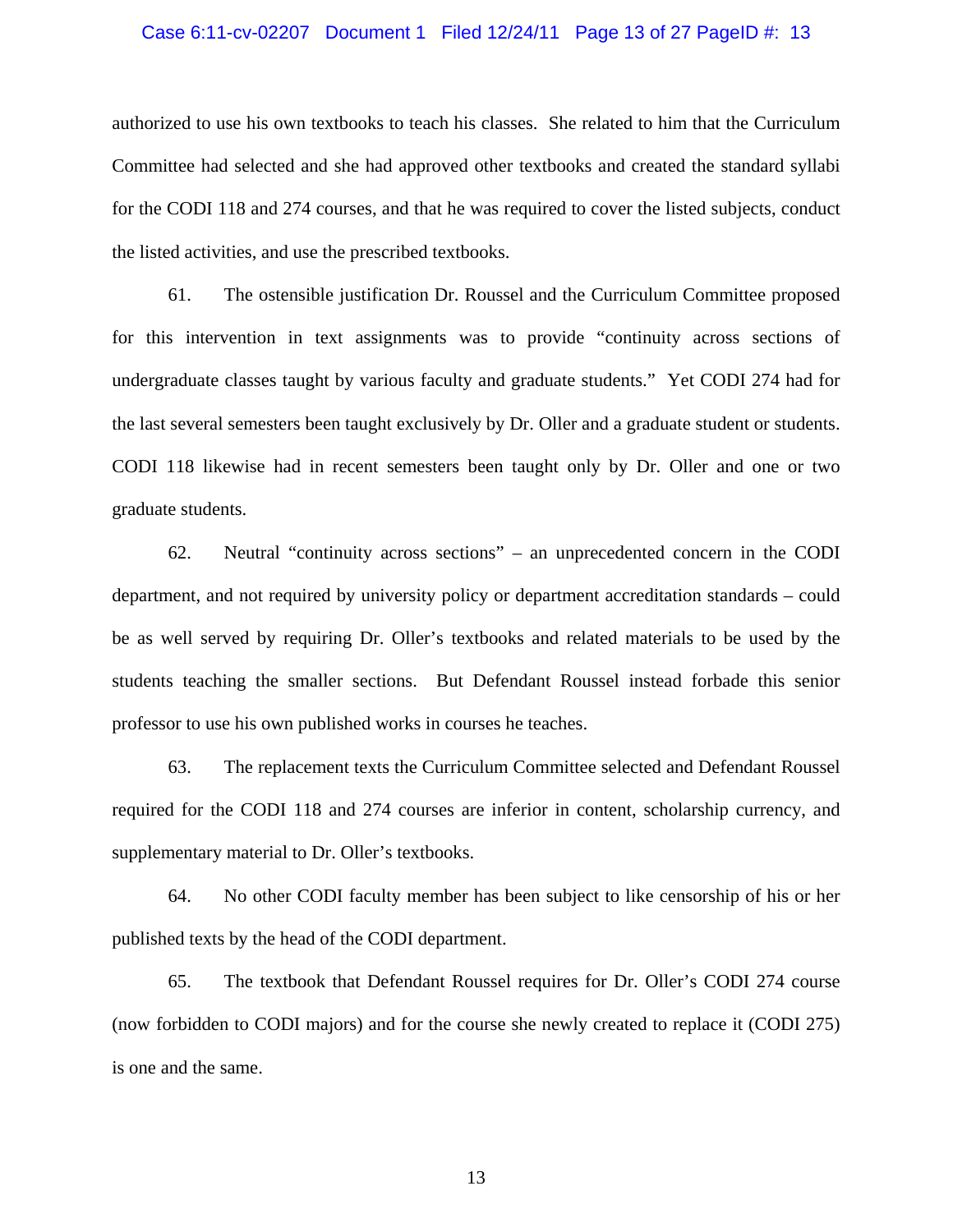### Case 6:11-cv-02207 Document 1 Filed 12/24/11 Page 14 of 27 PageID #: 14

66. On September 30, 2011, after several weeks of use of the required textbooks, Dr. Oller emailed his request to CODI Curriculum Committee Chair Professor Müller seeking committee reconsideration of the recommendation to Dr. Roussel of the textbooks for CODI 118 and 274. He asked that the Committee propose that he use the texts he authored for these classes in the upcoming fall 2012 semester.

67. The CODI department class assignment schedule revealed he was slated to teach both CODI 118 and 274 in the spring 2012 semester.

68. In his message to Professor Müller, Dr. Oller observed that the required texts were inferior to his own in that they are not as up to date in research, as broad in coverage of subject matter, coherent in organization, or possessing the quality of his dynamic and interactive digitally searchable supplemental materials. He further noted that he was preparing a list of the numerous errors in these texts both in analysis and definitions, as well as in contradictions among co-contributors. Dr. Oller also offered that if permitted to use his own texts, he would insert any area of non-overlap between the currently required texts and his own and supplement his instruction with such material.

69. Dr. Oller did not receive a response from the Committee on his request.

### **Dr. Roussel's Final Steps in Eliminating Dr. Oller's Contact with CODI Students**

70. Dr. Oller's sections of classes are significantly more popular with CODI students than those taught by graduate assistants.

71. However, in the fall of 2011, Defendant Roussel moved Dr. Oller's CODI 118 class – the one remaining course he is allowed to teach to CODI students – from a room holding 45 people (a capacity limit that already excluded students who desired to take his class) to a room that only accommodated 30 students.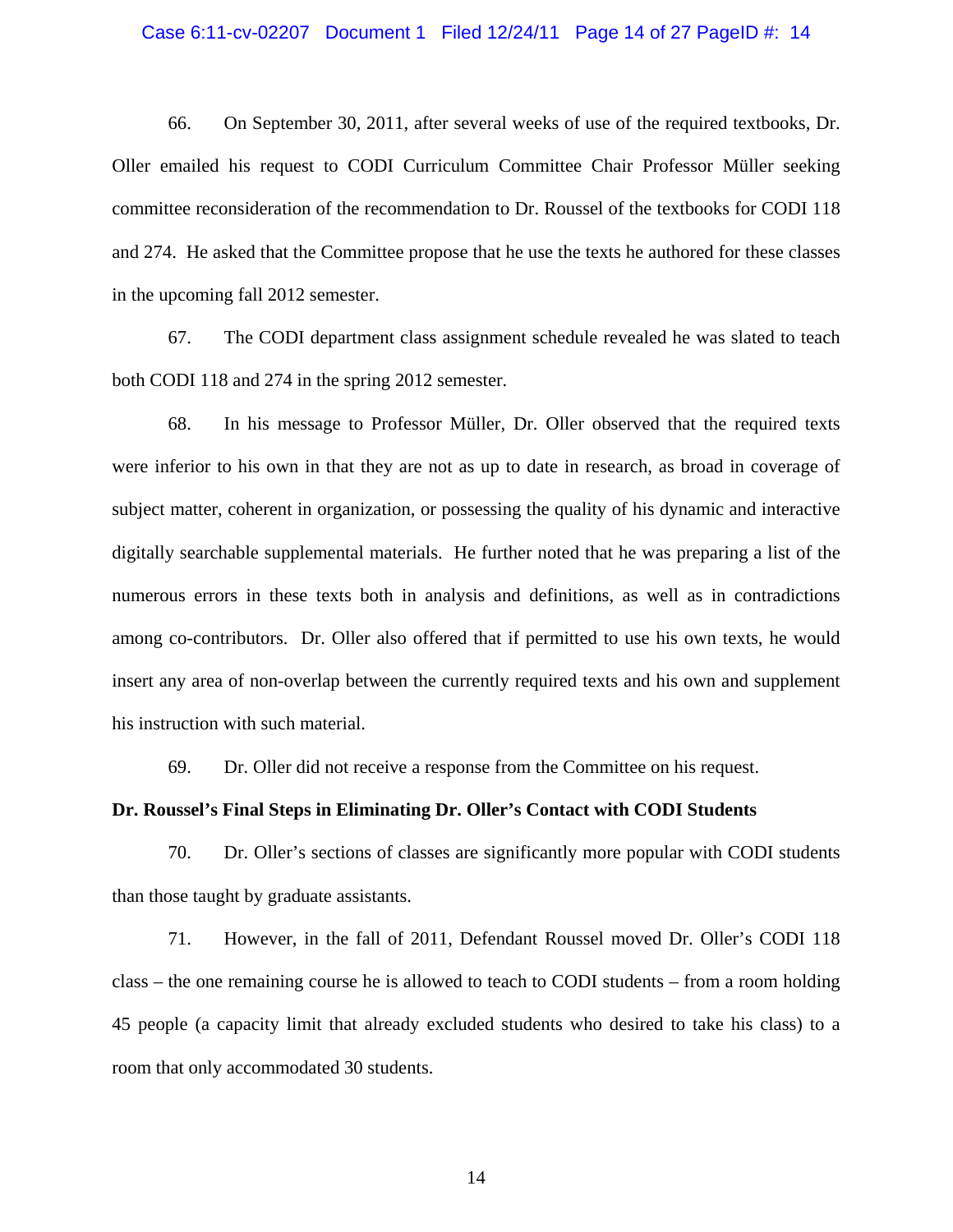### Case 6:11-cv-02207 Document 1 Filed 12/24/11 Page 15 of 27 PageID #: 15

72. Concurrently, Defendant Roussel assigned the larger classroom that held 45 students to the graduate student who taught the other section of CODI 118.

73. Then on October 14, 2011, Defendant Roussel in an email message to Dr. Oller informed him that she adjusted his teaching assignments for the spring 2012 semester, and that he would no longer be teaching CODI 118.

74. The adjusted teaching responsibilities Defendant Roussel assigned Dr. Oller for the spring 2012 semester include teaching the CODI 274 class to non-CODI students, and teaching two sections of UNIV 100 – a study skills course offered to all UL freshmen (which Dr. Oller had only volunteered to instruct on an "overload" basis in addition to his CODI instruction).

75. Defendant Roussel with that stroke thereby completed the removal of all of Dr. Oller's pedagogical interaction with CODI students.

76. All other faculty members in the CODI department may and do teach CODI department undergraduate, graduate, or Ph.D. students.

77. Dr. Oller, the designer of the CODI Ph.D. program and formerly instructor in the doctoral and masters programs, is now forbidden to teach any CODI students at all, or even use his own textbook when teaching non-department students.

### **The University's Contracted Faculty Assignments and Promise of Academic Freedom**

78. At all times relevant herein, Dr. Oller has been classified as a Track 4 professor by UL.

79. The UL Faculty Handbook at Appendix A, Document XXI sets forth the defining features of each of the faculty workload tracks, from Track 1 through Track 4. A copy of UL's Faculty Handbook is attached as Exhibit 2 to this Complaint.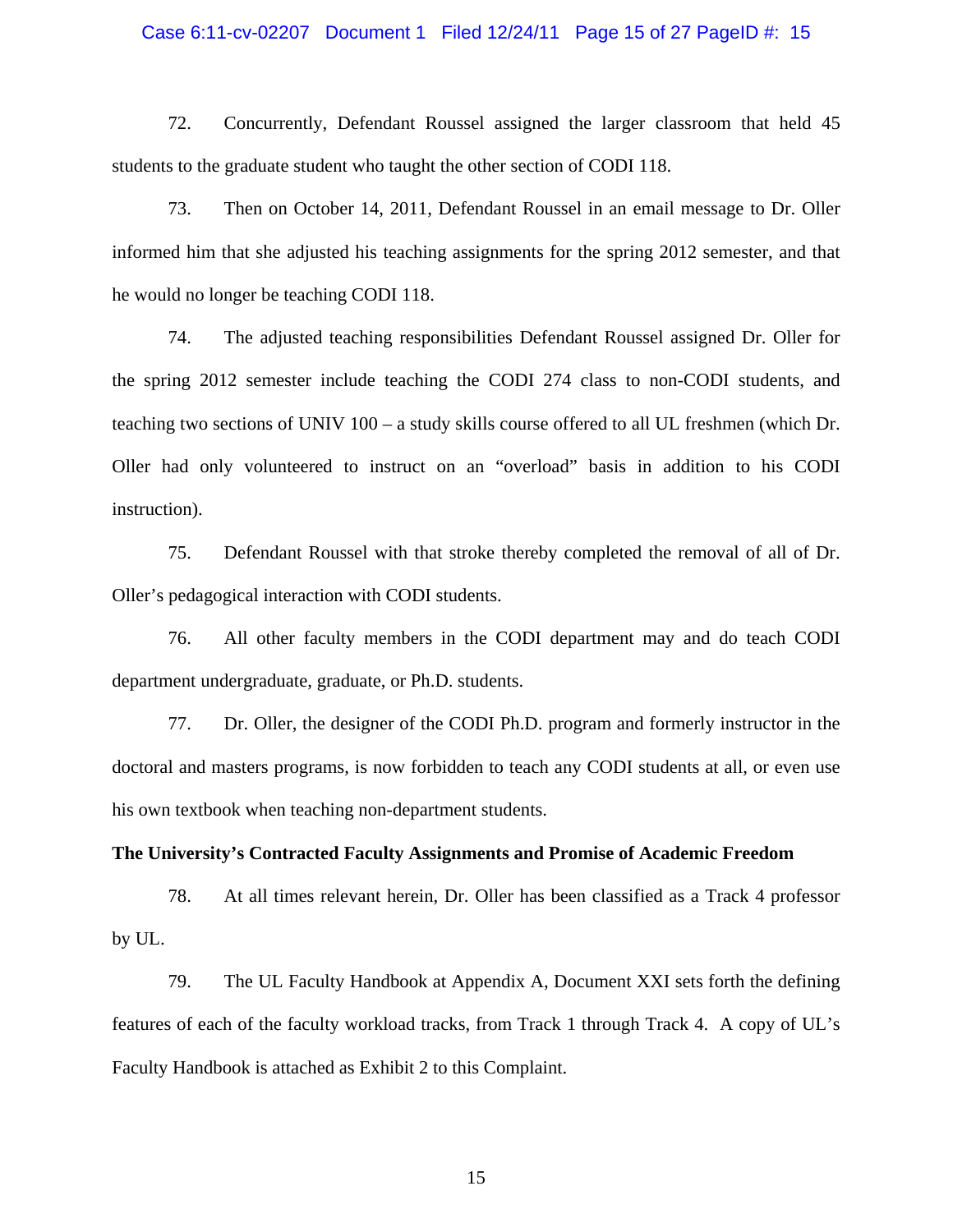### Case 6:11-cv-02207 Document 1 Filed 12/24/11 Page 16 of 27 PageID #: 16

80. Track 1 faculty members carry a "teaching load predominantly [of] undergraduate courses." Track 2 faculty members carry a "teaching load predominantly [of] undergraduate courses, often intermixed with occasional graduate level courses; faculty in this track expected to hold Graduate Faculty status." Track 3 faculty members carry a "teaching load consistently [that] includes some courses at the graduate level, with at least one course per year at the 500+ level or a minimum enrollment of five graduate students in the course if it is at the 400(G) level; faculty in this track [are] expected to hold Graduate Faculty status."

81. Track 4 faculty members carry a "teaching load [of] virtually all graduate courses; faculty in this track [are] expected to hold Graduate Faculty status and be actively involved in teaching and directing doctoral students."

82. Document II of Appendix A to the UL Faculty Handbook contains the Board of Regents' Statement on Academic Freedom, Tenure and Responsibility (UL Academic Freedom policy).

83. The Introduction to the UL Academic Freedom policy states: "This statement establishes and defines a uniform, statewide policy on academic freedom, tenure, and responsibility for the state's public colleges and universities, including their professional schools."

84. The Academic Freedom section of the policy states:

Academic freedom is the right of members of the academic community freely to study, discuss, investigate, teach, conduct research, and publish as appropriate to their respective roles and responsibilities. Because the common good depends upon the free search for and exposition of truth and understanding, full freedom in research and publication is essential, as is the freedom to discuss scholarly subjects in the classroom.

85. The UL Faculty Handbook states in Appendix A Document XI under the heading "Academic Freedom" that the "policy against harassment shall be applied in a manner that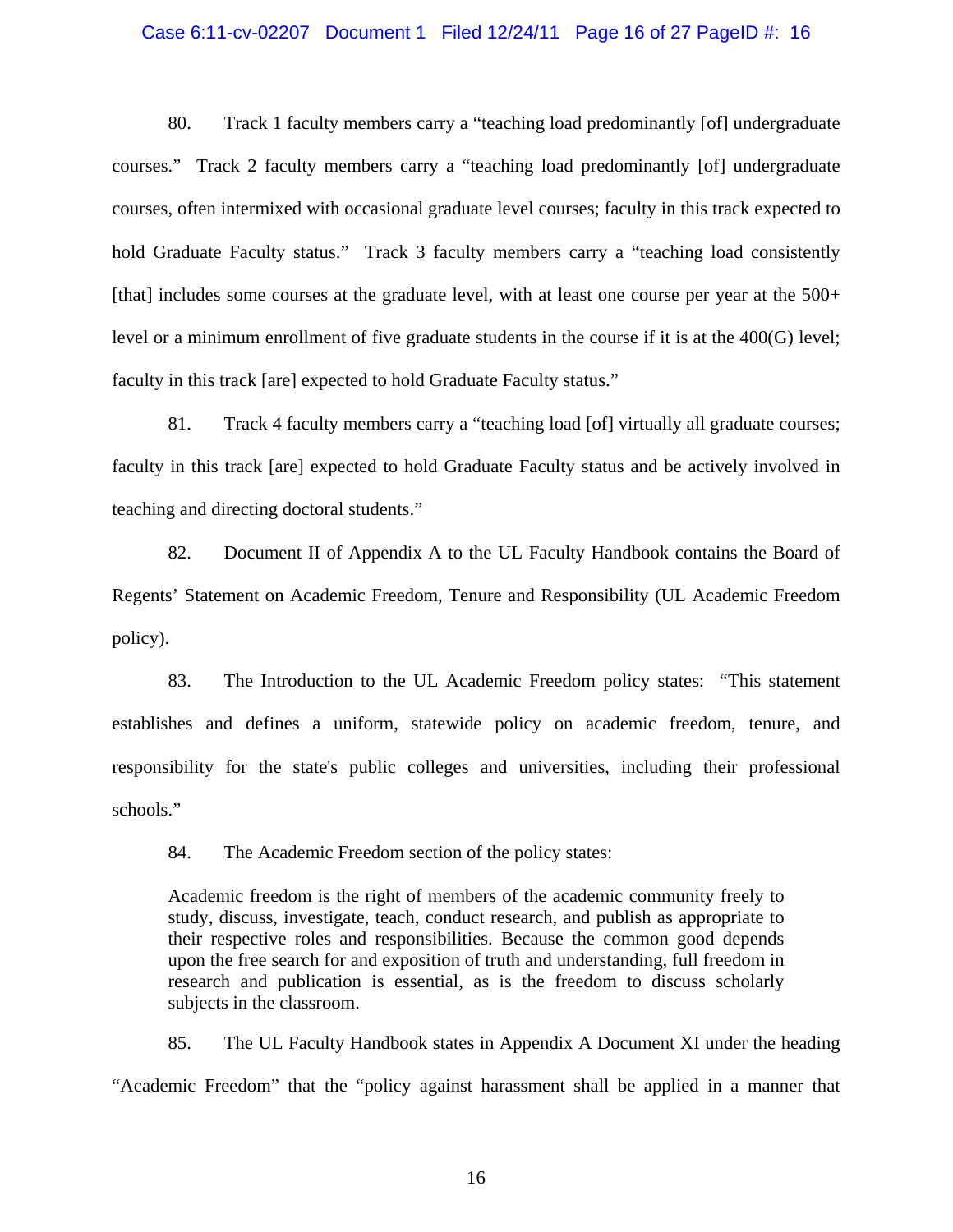### Case 6:11-cv-02207 Document 1 Filed 12/24/11 Page 17 of 27 PageID #: 17

protects academic freedom and freedom of expression, including but not limited to the expression of ideas, however controversial, in the classroom setting, academic environment, university-recognized activities, or on the campus."

86. UL's Faculty Handbook also states that "The University of Louisiana at Lafayette subscribes to the joint '1940 Statement of Principles of Academic Freedom' of the Association of American Colleges and the American Association of University Professors."

87. That 1940 Statement sets forth faculty members' entitlement to freedom in research, publication, and classroom discussion of the course subject matter. It also affirms that a teacher's public statements as a citizen should be free of institutional censorship or discipline. A copy of the 1940 Statement of Principles of Academic Freedom of the Association of American Colleges and the American Association of University Professors is attached as Exhibit 3 to this Complaint.

88. The Board of Supervisors under which UL is governed has issued "Board Bylaws and Rules," a document including a standard guaranteeing academic freedom to faculty members. In Chapter III of that document, the Board sets forth the following:

The University of Louisiana System is committed to the principle of academic freedom. This principle acknowledges the right of a teacher to explore fully within the field of his/her subject as he/she believes to represent the truth. The principle also includes the right of a member of the academic staff of the System to exercise in speaking, writing, and action outside the System the ordinary rights of the American citizen, but it does not decrease the responsibility and accountability that the member of the academic staff bears to the system, the state, and the nation.

Chapter III of the Board Bylaws and Rules is attached as Exhibit 4 to this Complaint.

89. UL promises its faculty the freedoms outlined in its various Academic Freedom guarantees without restraint or censorship by UL officials.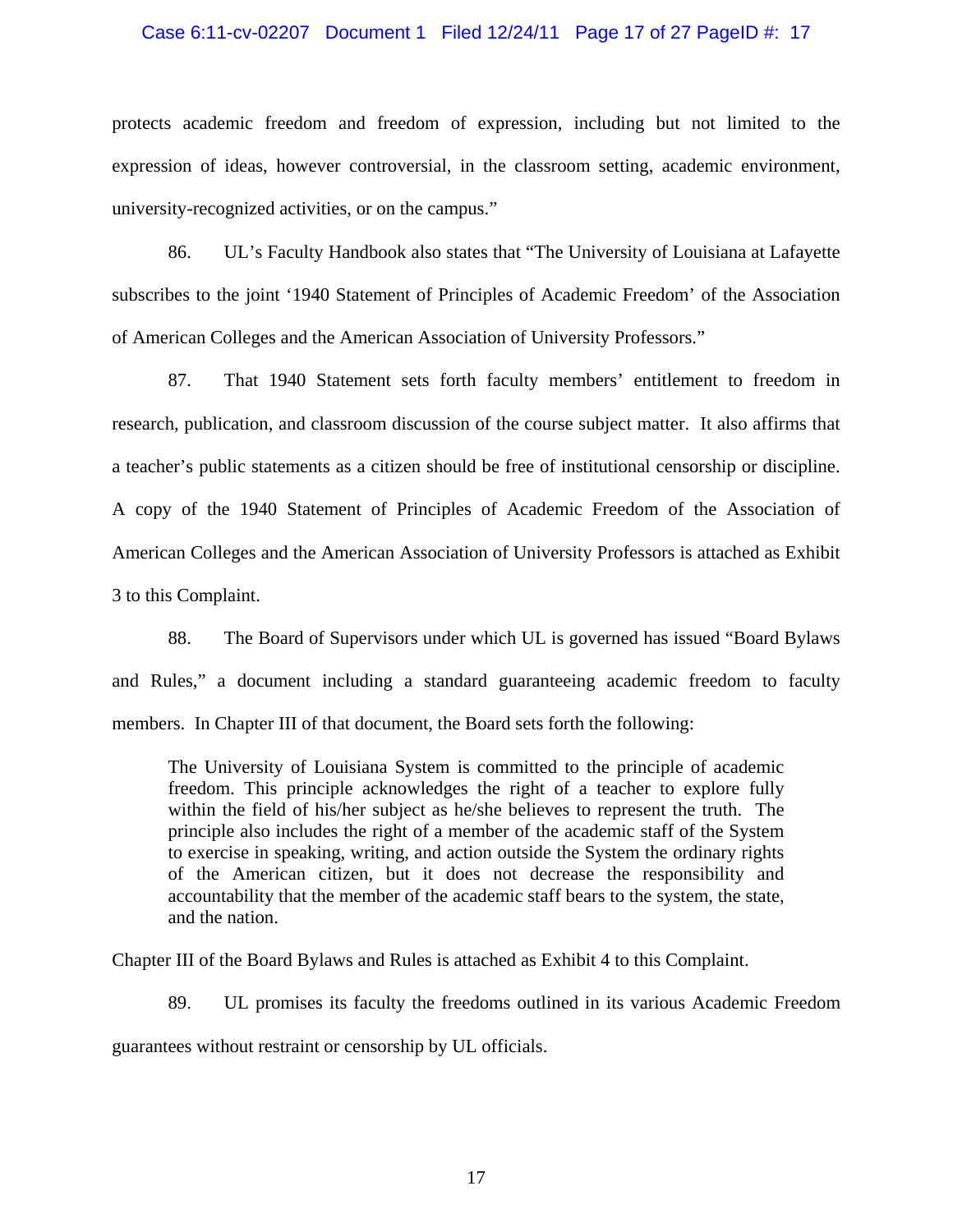### Case 6:11-cv-02207 Document 1 Filed 12/24/11 Page 18 of 27 PageID #: 18

90. Dr. Oller accepted and continued employment with UL in reliance on the faculty workload tracks standards and Academic Freedom guarantees in the UL Faculty Handbook and Board Bylaws and Rules.

91. According to UL's Faculty Handbook, "[t]enured faculty shall retain their status until they retire, resign, or are terminated for cause or as a result of financial exigency."

92. In 1996, UL President Ray Authement on behalf of UL offered Dr. Oller employment as a tenured faculty member in the UL CODI department, and Dr. Oller accepted this offer.

93. Dr. Oller and UL had and have the legal capacity to enter into that contract, and to renew such contract at all relevant times since its origin.

94. The object and lawful purpose of the contractual relationship between Dr. Oller and UL is the provision of Dr. Oller's teaching, administration, and scholarship in return for a salary, benefits, teaching opportunities commensurate with his classification, and academic freedom.

95. Dr. Oller, as a tenured faculty member, is not employed at-will by UL. The terms of Dr. Oller's employment were and are governed by UL's Faculty Handbook, and the Board of Supervisors Bylaws and Rules, including the terms set forth above.

96. Defendant Ball was, and Defendants Roussel and Barry were and are, agents of UL in exercising their authority over Dr. Oller and obligated to exercise that authority in conformity with the terms of the UL Academic Freedom guarantees and faculty workload tracks policy.

97. The UL Faculty Handbook recites that each department head bears the authority and responsibility to "make[] work and project assignments," "coordinate[] the scheduling of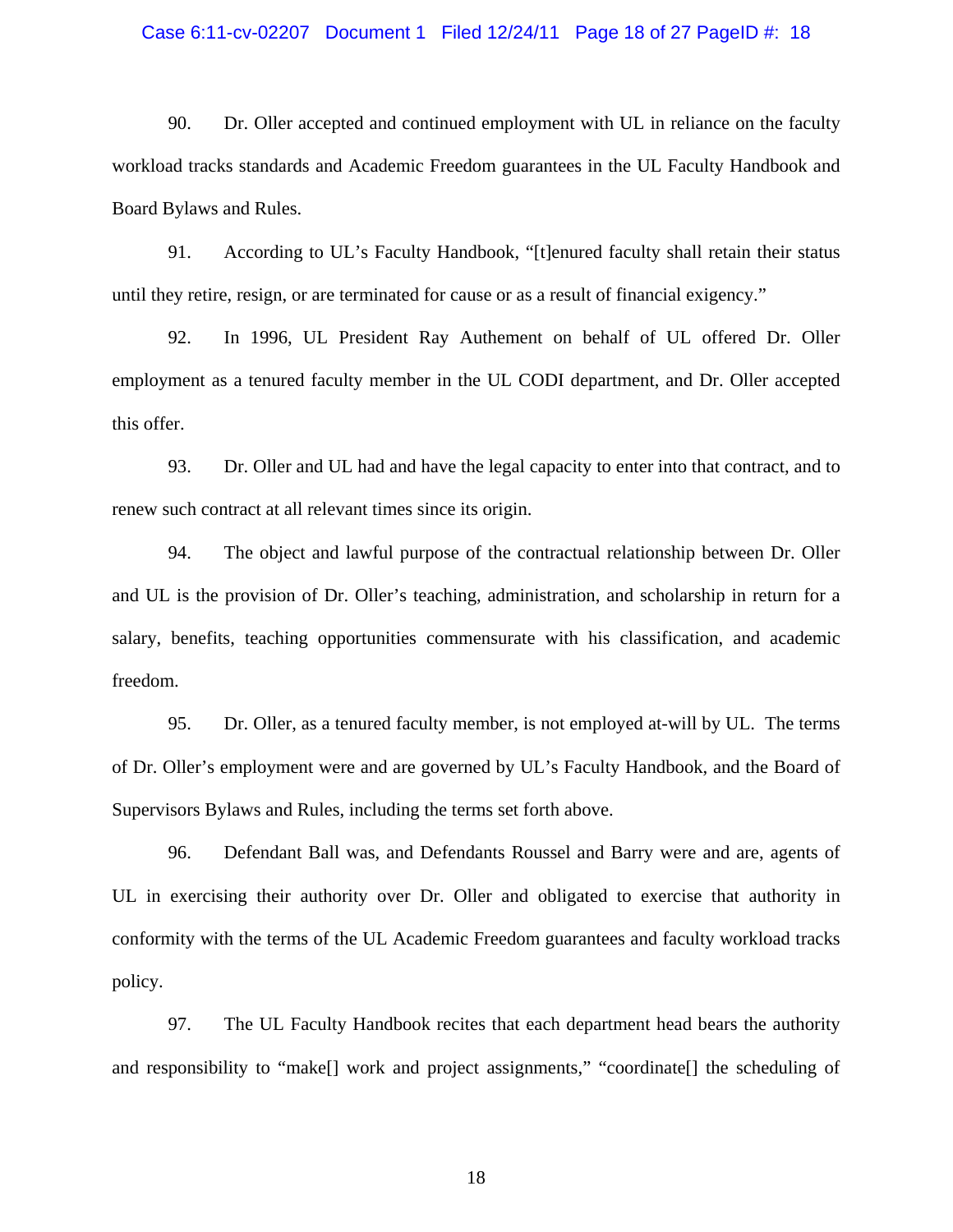### Case 6:11-cv-02207 Document 1 Filed 12/24/11 Page 19 of 27 PageID #: 19

departmental course offerings," and "implement[] University, College, and department policies." (UL Faculty Handbook, Appendix A, Document XXXVI.)

98. Defendants Ball, Roussel, and Barry knew or should have known that Dr. Oller would rely on the terms of the UL Faculty Handbook and Supervisory Board Rules as defining his employment relationship with UL.

99. Defendants Ball, Roussel, and Barry knew or should have known that their refusal to honor UL promises to Dr. Oller and the contract terms governing his tenured employment would cause, inter alia, nonpecuniary loss to Dr. Oller.

100. Defendants Ball, Roussel, and Barry have denied Dr. Oller the teaching and related assignments corresponding to his Track 4 status as required by the UL Faculty Handbook.

101. Defendant Barry, in his capacity as Dean of the College of Liberal Arts, has, over Dr. Oller's repeated petitions and objections, authorized Defendant Ball's and Defendant Roussel's violations of the workload faculty track standards, thereby participating in them.

102. Dr. Oller's presentation of his scholarly viewpoints during lectures and instruction in his role as professor at UL, which viewpoints Defendants oppose and motivated their censorship of Dr. Oller, are directed to matters of academic and public concern directly related to the subjects he teaches, are based on sound empirical and theoretical foundations, and thus in the contexts of their university presentation are properly communicated.

103. Dr. Oller's published textbooks and course syllabi pertaining to them, in all their details and their particular elements and supplementary components, are entirely relevant to the subject matter the university has contracted him to teach and that is spelled out in the course catalogues for students and faculty.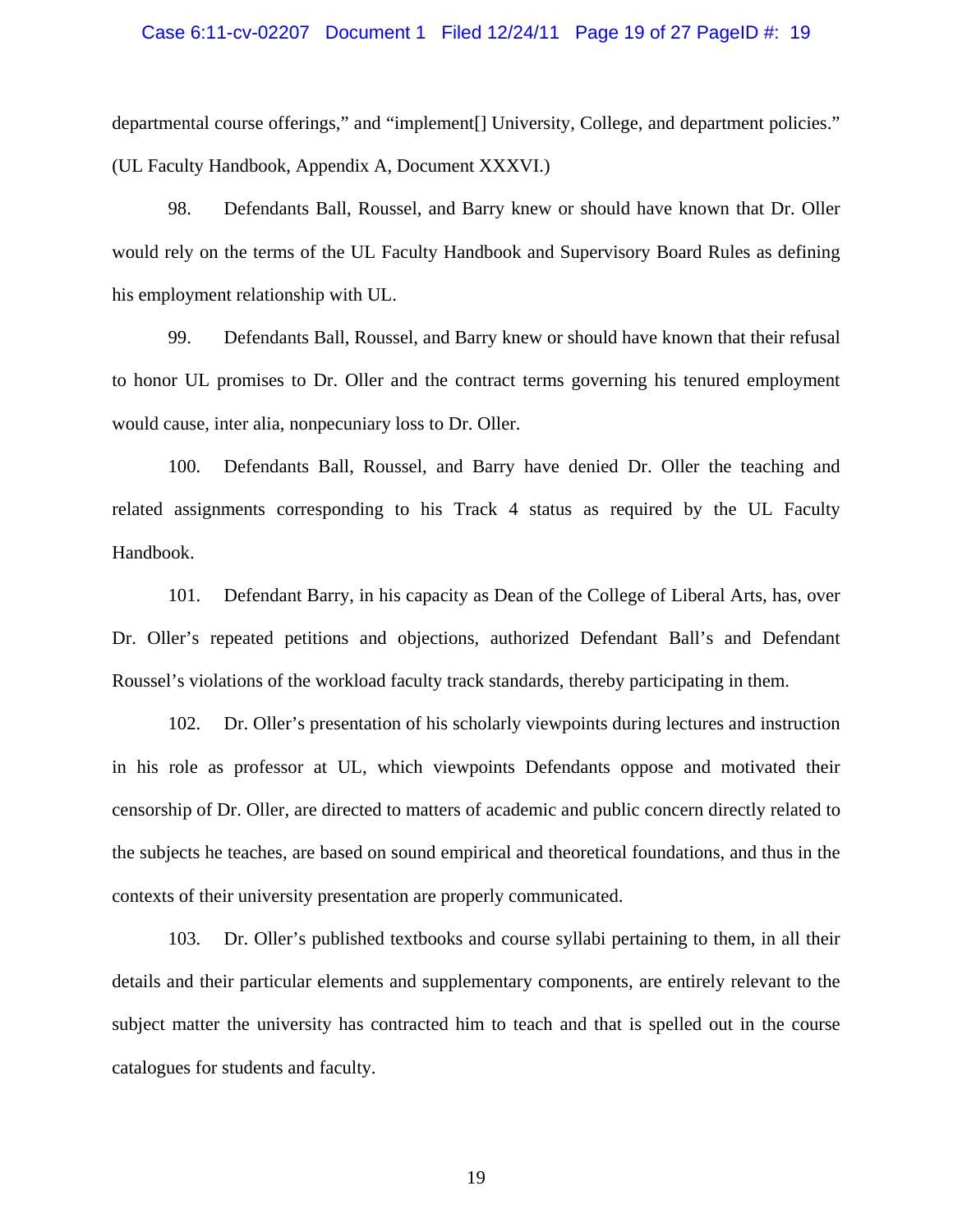### Case 6:11-cv-02207 Document 1 Filed 12/24/11 Page 20 of 27 PageID #: 20

104. Defendants Ball, Roussel, and Barry's participation in denying Dr. Oller instruction opportunities, and Defendants Roussel and Barry's denying to Dr. Oller his use of his own scholarship in teaching courses, because of his viewpoints on matters of academic and public concern, constitutes a violation of the UL Academic Freedom agreement with tenured faculty members as set forth above.

105. Defendant Roussel has denied Dr. Oller academic freedom in the classroom by forbidding him to use his own textbooks in his assigned courses because of his viewpoints on matters of academic and public concern.

106. Defendants Ball, Roussel, and Barry denied Dr. Oller academic freedom by systematically excluding Dr. Oller from opportunities to lecture or teach CODI students because of his viewpoints on matters of academic and public concern.

107. Defendant Barry, in his capacity as Dean of the College of Liberal Arts, has been consulted by Defendant Roussel and authorized her violations of the Academic Freedom agreement, thereby participating in them. In that capacity Defendant Barry was apprised of and authorized Defendant Ball's violations of the Academic Freedom agreement.

#### **HARM TO PLAINTIFF**

108. Defendants' actions have censored Dr. Oller's speech, precluded him from merit pay increases, damaged his reputation, aggrieved him, and irreparably interfered with and injured his constitutional right to freedom of speech.

#### **ALLEGATIONS OF LAW**

109. All of the acts of Defendants were executed and are continuing to be executed by them under the color and pretense of the policies, statutes, ordinances, regulations, customs, and usages of the State of Louisiana.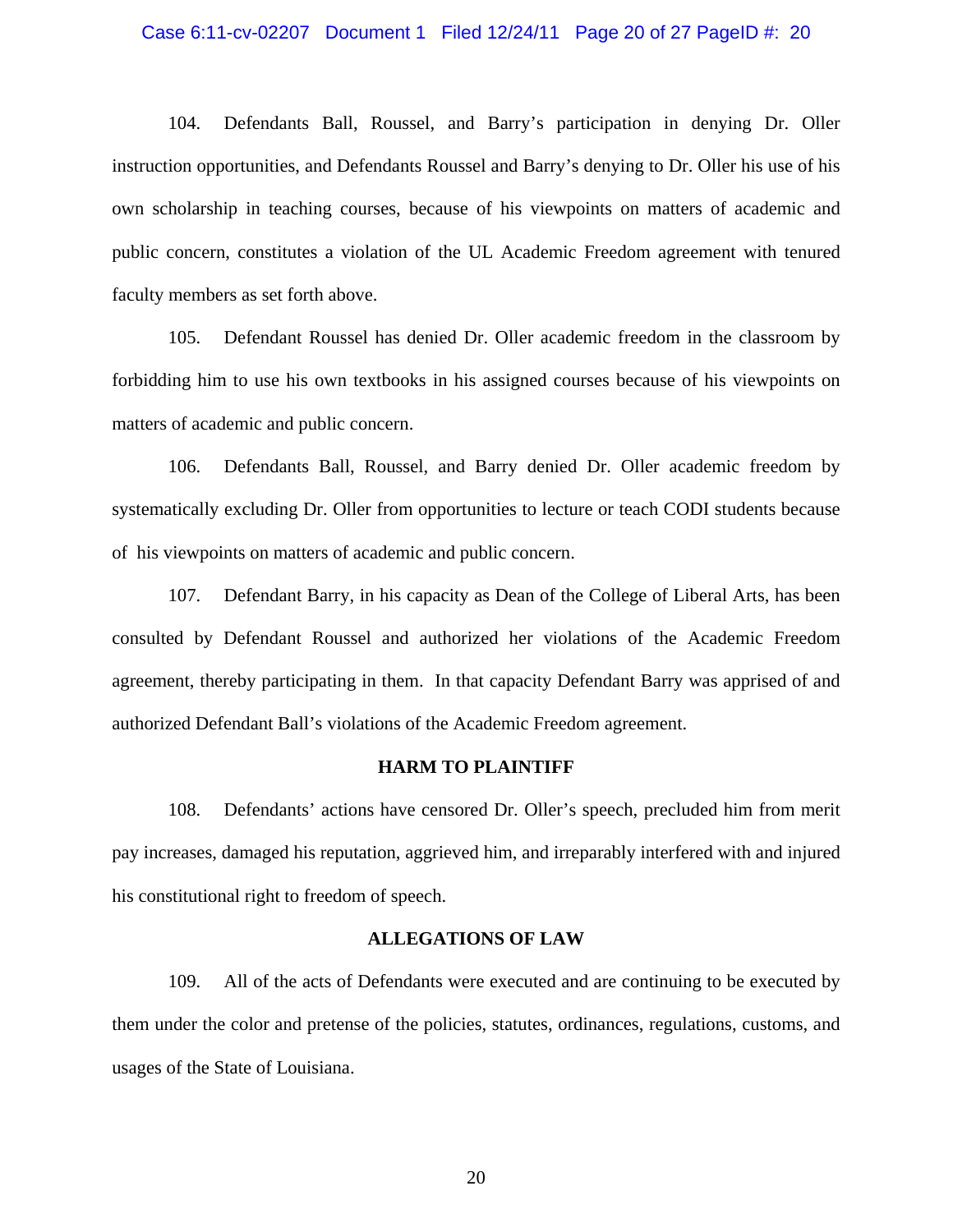110. Plaintiff is suffering irreparable harm from the conduct of Defendants and has no adequate or speedy remedy at law to correct or redress the deprivation of his rights by Defendants. Unless the conduct of Defendants is enjoined, Plaintiff will continue to suffer irreparable injury.

## **FIRST CAUSE OF ACTION Violation of Plaintiff's First Amendment Right to Free Speech**

111. Plaintiff re-alleges and incorporates herein, as though fully set forth, paragraphs 1-110 of this Complaint.

112. Dr. Oller's teaching, scholarship, and other speech in and out of the classroom on semiotic theory, milestones of normal speech and language development, linguistics, genetics, evidence of intelligent design, factors involved in the causation of autism and other neuropathologies, the origins of the language capacity and of the complexities of genetic endowments that cannot be explained by chance, constitute speech of public concern.

113. By engaging in and authorizing the censoring conduct set forth above (e.g., banning Dr. Oller's textbooks; denying Dr. Oller opportunities to lecture or instruct CODI students at any level or form; forbidding his participation in CODI department policy committees; punitively diminishing his class size; urging him to leave the CODI department; announcing to him that the elimination of his lecturing, teaching, and CODI department participation opportunities is due to his viewpoints on matters of academic and public concern – thereby condemning him for his outlooks as an official act of department authority) Defendants Roussel and Barry were motivated by their hostility or opposition to Dr. Oller's viewpoints and have discriminated against and are discriminating against him based on his viewpoints.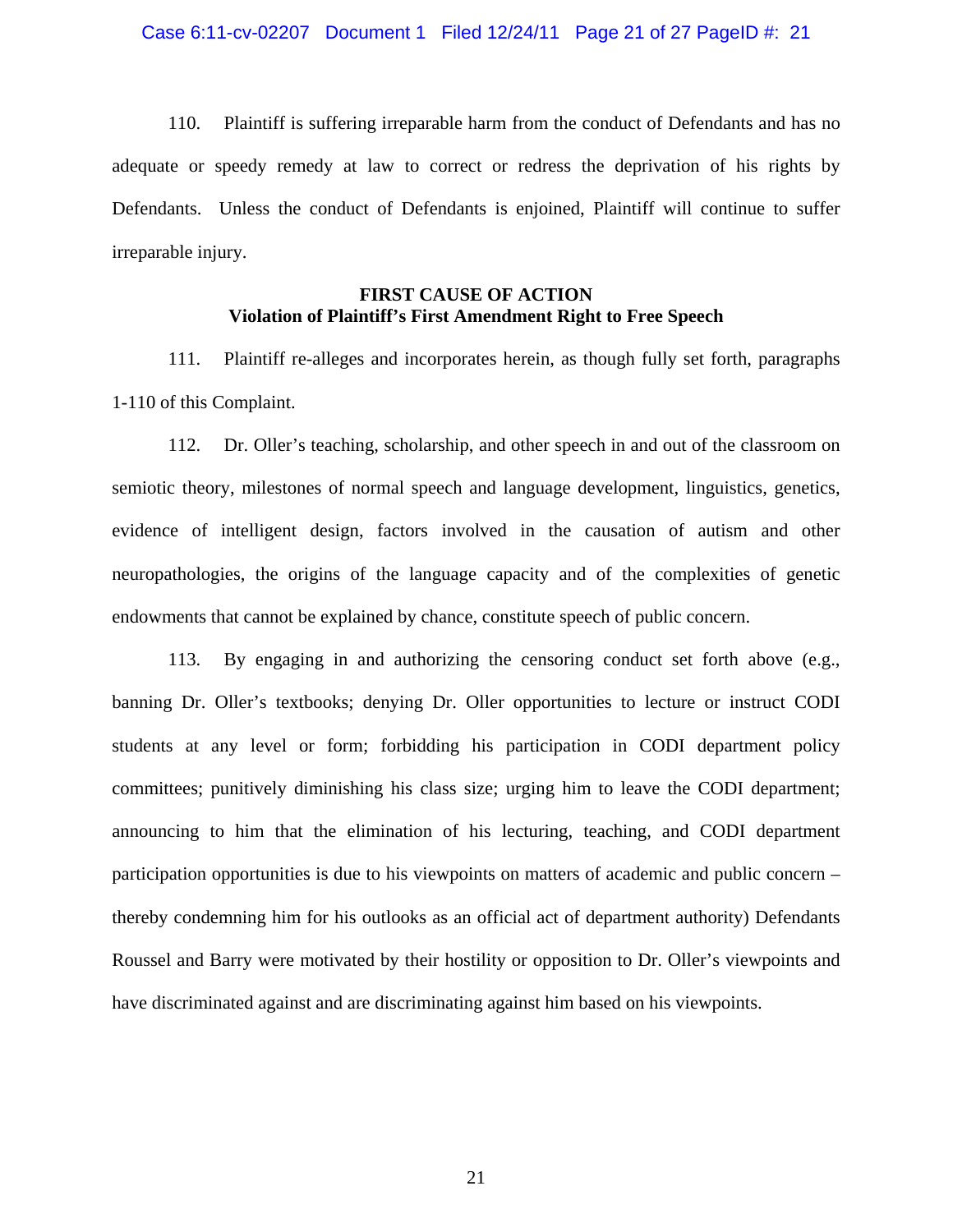### Case 6:11-cv-02207 Document 1 Filed 12/24/11 Page 22 of 27 PageID #: 22

114. Defendant's policies and practice violate Plaintiff's right to freedom of speech as guaranteed by the First Amendment to the United States Constitution as incorporated and applied to state action through the Fourteenth Amendment.

## **SECOND CAUSE OF ACTION Violation of Plaintiff's First Amendment Right to Protection from Retaliation**

115. Plaintiff re-alleges and incorporates herein, as though fully set forth, paragraphs 1-110 of this Complaint.

116. Dr. Oller is suffering an adverse employment action in that Defendants Roussel and Barry have removed from him all opportunities to lecture or teach CODI students and are censoring his textbooks from the curriculum, based on their disagreement with or opposition to his views on matters of academic relevance and public concern, as set forth herein.

117. Dr. Oller's speech consisting of his teaching and scholarship, in and out of the classroom on semiotic theory, milestones of normal speech and language development, linguistics, genetics, evidence of intelligent design, factors involved in the causation of autism and other neuropathologies, the origins of the language capacity and of the complexities of genetic endowments that cannot be explained by chance, as well as related issues constitute speech of public concern that are protected by the First Amendment.

118. Tenured faculty members at a public university have a significant interest in commenting on matters of public concern related to their scholarly expertise.

119. Far from disrupting university efficiency, university officials' honoring of faculty freedom of speech and academic freedom promotes the interests of the university as the "marketplace of ideas," which the governing bodies of UL by policy make a defining commitment and objective of the university.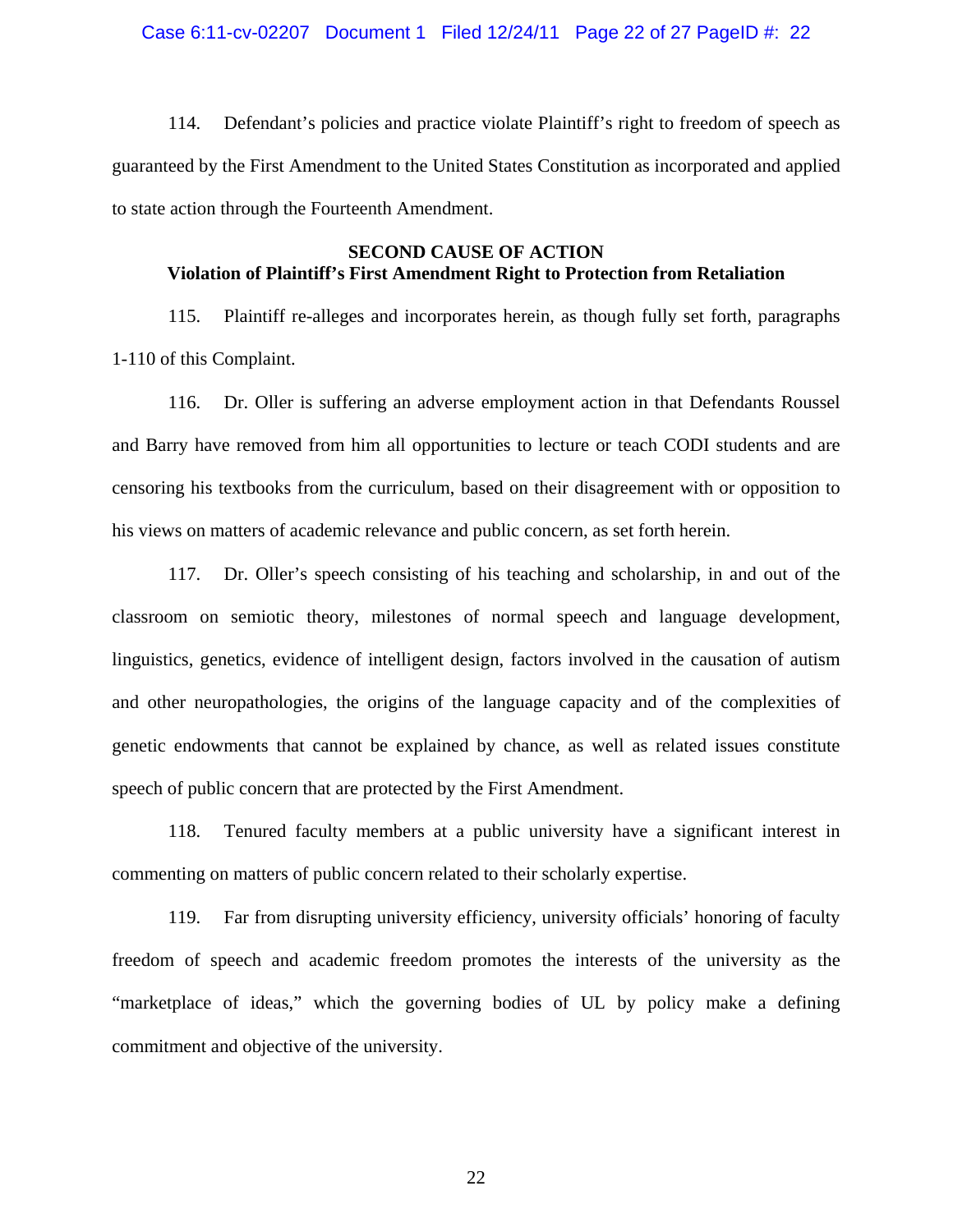### Case 6:11-cv-02207 Document 1 Filed 12/24/11 Page 23 of 27 PageID #: 23

120. Dr. Oller's interest in scholarly comment on semiotic theory, milestones of normal speech and language development, linguistics, genetics, evidence of intelligent design, factors involved in the causation of autism and other neuropathologies, the origins of the language capacity and of the complexities of genetic endowments that cannot be explained by chance through teaching, scholarship, and public commentating within and outside the university, both significantly outweighs and does not interfere with any interest that UL officials possess for workplace efficiency.

121. Dr. Oller's communication of viewpoints on matters of public concern motivated Defendants Roussel and Barry to undertake the adverse employment actions against him set forth herein.

122. Defendant Roussel's and Defendant Barry's conduct toward Dr. Oller as set forth herein violates his First Amendment right to freedom from retaliation.

## **THIRD CAUSE OF ACTION Breach of Contract and Detrimental Reliance**

123. Plaintiff re-alleges and incorporates herein, as though fully set forth, paragraphs 1-110 of this Complaint.

124. UL policy promises to faculty members academic freedom in all their pursuits and responsibilities, and promises to assign academic responsibilities conforming to their workload track designation.

125. As UL officials individually and jointly in possession of authority over Dr. Oller, Defendant Ball was, and Defendants Roussel and Barry were and are, bound to uphold UL's promise to provide him academic freedom in all his university pursuits and responsibilities, and to assign him academic responsibilities conforming to his Track 4 workload track designation.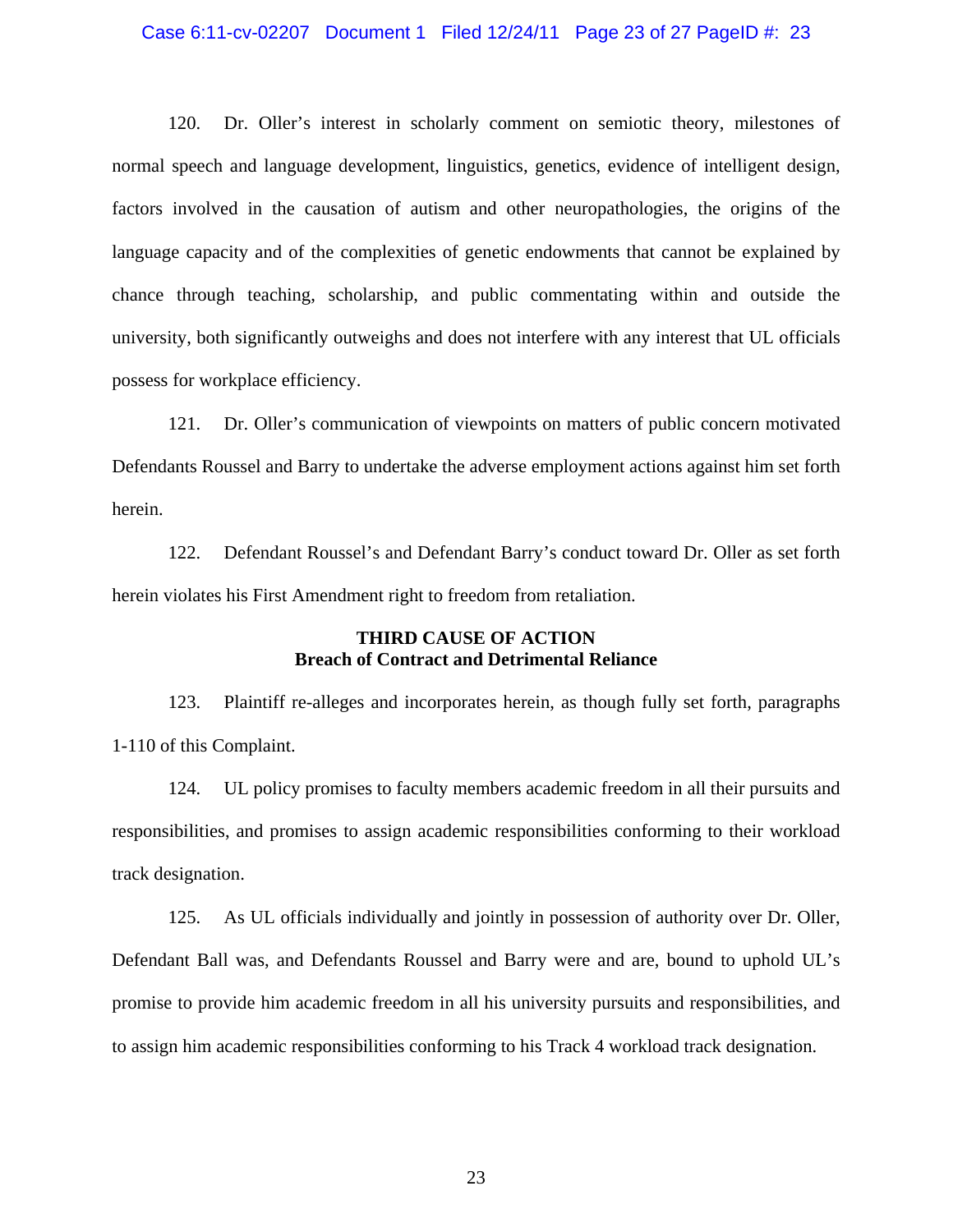### Case 6:11-cv-02207 Document 1 Filed 12/24/11 Page 24 of 27 PageID #: 24

126. Further, Dr. Oller relied to his detriment on the promises contained in UL's various policy guarantees on academic freedom and workload assignments, as set forth herein.

127. Defendants failed to perform their obligation to provide Dr. Oller with academic freedom. Instead, Defendants Ball, Roussel, and Barry systematically denied and removed opportunities for Dr. Oller to lecture or teach CODI students because they disagree with or wish to suppress Dr. Oller's viewpoints on matters of public concern he expressed in and out of the classroom and in the affected texts. Defendant Roussel censored Dr. Oller's textbooks for the same reason.

128. As a result of the Defendants' denial of academic freedom to Dr. Oller, he has been penalized for his speech, denied opportunities to instruct students, and denied opportunities to share the content of his own scholarship.

129. Defendants Ball, Roussel, and Barry failed to perform their obligation to provide Dr. Oller academic assignments in conformity with his Track 4 faculty classification.

130. As a result of Defendants' failure to so assign Track 4 responsibilities to Dr. Oller, he has been penalized for his speech, denied opportunities to instruct students, and denied opportunities to share the content of his own scholarship.

131. Defendants intended, through their failure to perform their several contractual obligations recited herein, to aggrieve the feelings of Dr. Oller, and Dr. Oller has been so aggrieved due to Defendants' nonperformance.

132. Defendants in their individual capacities have violated Louisiana law by breaching their contractual and promissory obligations to Dr. Oller and denying him academic freedom and academic assignments as set forth in UL policy.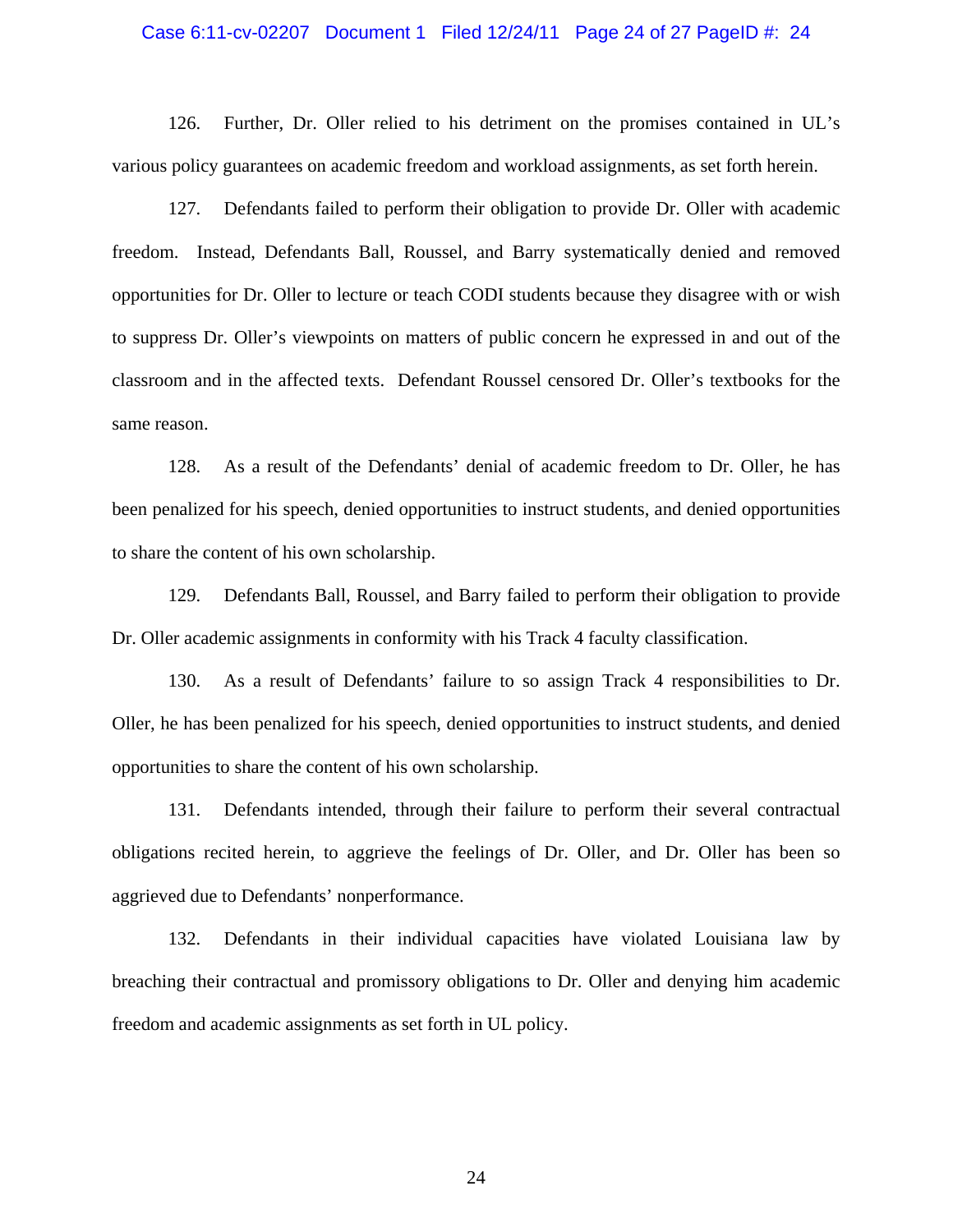#### **PRAYER FOR RELIEF**

WHEREFORE, Plaintiff respectfully prays for judgment as follows:

- A. That this Court issue a preliminary and permanent injunction, restraining Defendants, their agents, servants, employees, officials, or any other person acting in concert with them or on their behalf, both now and in the future, from discriminating against Dr. Oller for his viewpoints on matters of public concern by denying him all opportunities to lecture and teach doctoral, masters, and undergraduate CODI students, and censoring his textbooks relevant to the classes he teaches; and enjoining Defendants' specific performance of their contractual and promissory obligations to Dr. Oller;
- B. That this Court issue a declaratory judgment stating that Defendants' discrimination, retaliation, and restrictions imposed on Plaintiff as set forth herein violated his right to freedom of speech as guaranteed under the First Amendment to the United States Constitution and his rights under Louisiana law;
- C. That this Court award against Defendants in their individual capacities nominal damages, and compensatory damages in an amount to be determined by the evidence, for the violation of Plaintiff's constitutional and state law rights;
- D. That the Court award Plaintiff's costs and expenses of this action, including a reasonable attorneys' fees award, in accordance with 42 U.S.C. § 1988;
- E. That this Court issue the requested injunctive relief without a condition of bond or other security being required of Plaintiff;
- F. That this Court retain jurisdiction of this matter for the purpose of enforcing any Orders;
- G. That the Court grant all other relief it deems just and proper.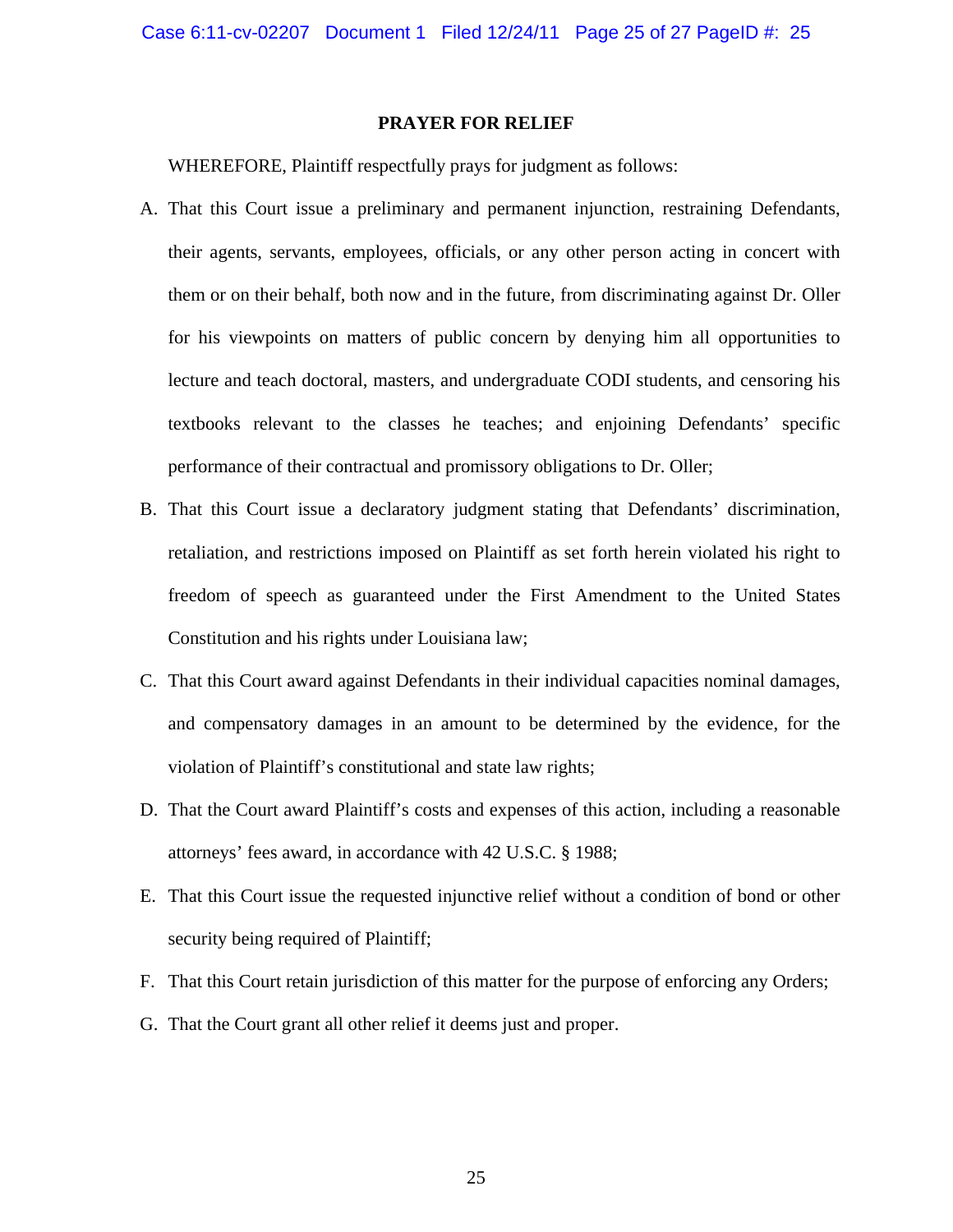Respectfully submitted this the 24th day of December, 2011.

Jeffrey A. Shafer\* IL Bar No. 6230713 OH Bar No. 67802 ALLIANCE DEFENSE FUND 801 G Street NW, Ste. 509 Washington, DC 20001 Telephone: (202) 393-8690 Facsimile: (202) 347-3622 jshafer@telladf.org *Trial Attorney*

David J. Hacker\* CA Bar No. 249272 IL Bar No. 6283022 ALLIANCE DEFENSE FUND 101 Parkshore Drive, Ste. 100 Folsom, California 95630 Telephone: (916) 932-2850 Facsimile: (916) 932-2851 dhacker@telladf.org

By: /s/John B. Wells

John B. Wells LA Bar No. 23970 LAW OFFICES OF JOHN B. WELLS Mailing address: P.O. Box 5235 Slidell, Louisiana 70469-5235 Physical address: 769 Robert Blvd., Suite 201D Slidell, Louisiana 70458 Telephone: (985) 641-1855 Facsimile: (985) 649-1536 johnlawesq@msn.com *Local Counsel* 

\**Pro hac vice* applications concurrently filed

*Attorneys for Plaintiff* 

# **JURY DEMAND**

Plaintiffs hereby request trial by jury on all issues so triable.

/s/John B. Wells John B. Wells